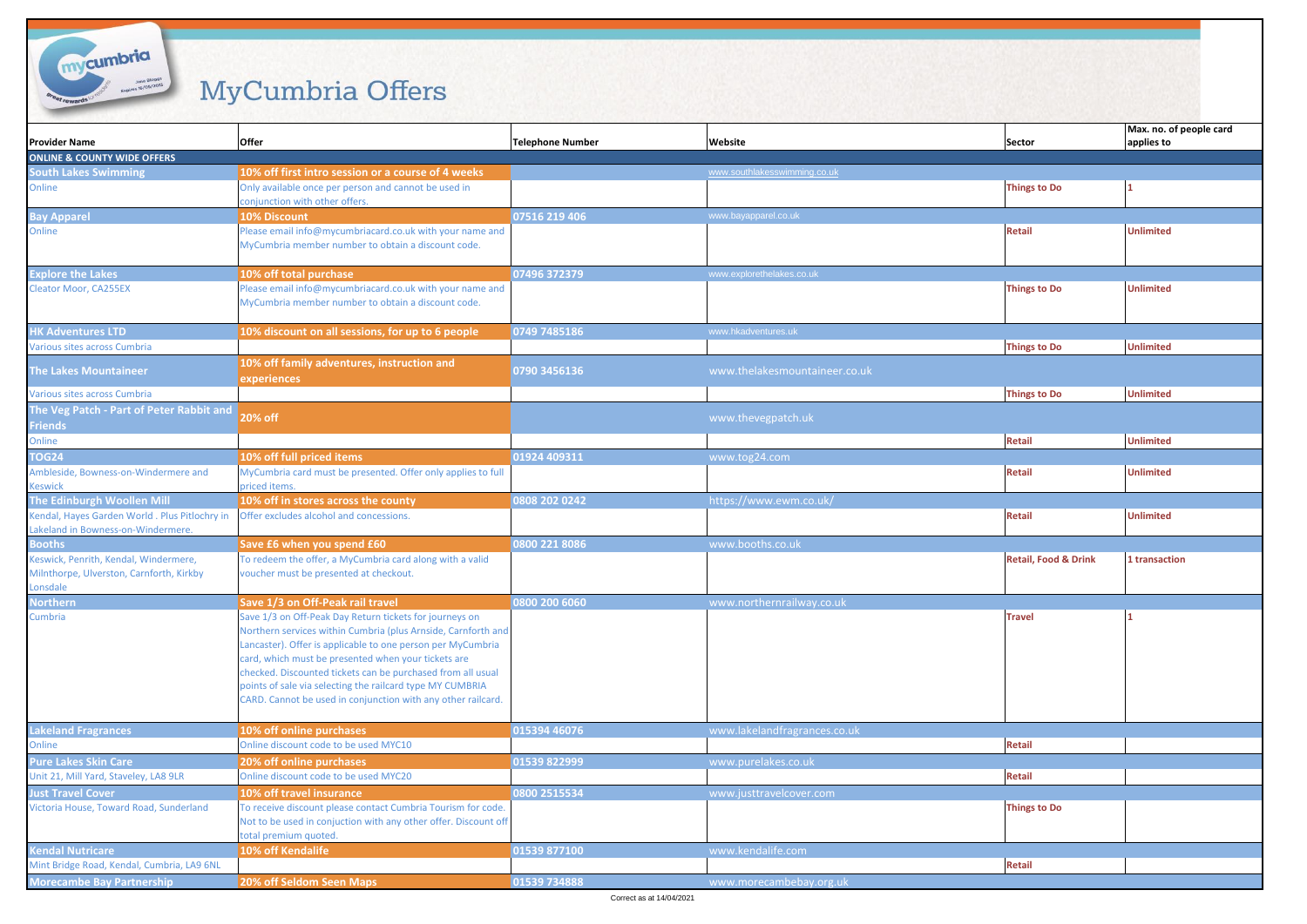| <b>Provider Name</b><br>Online                                             | Offer                                                                                                                          | <b>Telephone Number</b> | Website                                                            | Sector<br><b>Retail</b> | Max. no. of people card<br>applies to |
|----------------------------------------------------------------------------|--------------------------------------------------------------------------------------------------------------------------------|-------------------------|--------------------------------------------------------------------|-------------------------|---------------------------------------|
| <b>Appleyard Flowers</b>                                                   | Seasonal discounts, please see website for full<br>details                                                                     | 0844 8800 473           | www.appleyardflowers.com                                           |                         |                                       |
| Online                                                                     | Please contact MyCumbria for the offer code at 01539 822222<br>or info@mycumbriacard.co.uk                                     |                         |                                                                    | <b>Retail</b>           | <b>Unlimited</b>                      |
| Millican                                                                   | 15% off homeofmillican.com                                                                                                     | 017687 74687            | www.homeofmillican.com                                             |                         |                                       |
| Online                                                                     | Only applicable to homeofmillican.com and cannot be used in                                                                    |                         |                                                                    | <b>Retail</b>           | <b>Unlimited</b>                      |
|                                                                            | conjunction with any other offer available at                                                                                  |                         |                                                                    |                         |                                       |
|                                                                            | homeofmillican.com Please email Millican at<br>nello@homeofmillican.com with your name and MyCumbria                           |                         |                                                                    |                         |                                       |
|                                                                            | membership number for your discount code.                                                                                      |                         |                                                                    |                         |                                       |
| <b>Mere Mountains</b>                                                      | 20% off bookings of 6 or more people                                                                                           | 015395 35030            | www.meremountains.co.uk                                            |                         |                                       |
| Humphrey Head Outdoor Centre, Holywell                                     | Variety of activites around the county, plus other seasonal                                                                    |                         |                                                                    | <b>Things to Do</b>     |                                       |
| Lane, Flookburgh, Grange over Sands, Cumbria,                              | offers. Please check MC website for full details.                                                                              |                         |                                                                    |                         |                                       |
| <b>LA117LY</b><br><b>ALLERDALE DISTRICT</b>                                |                                                                                                                                |                         |                                                                    |                         |                                       |
| <b>Keswick Mountain Festival</b>                                           | 20% off KMF sports tickets                                                                                                     |                         | www.keswickmountainfestival.co.uk                                  |                         |                                       |
| Keswick                                                                    |                                                                                                                                |                         |                                                                    | <b>Things to Do</b>     | <b>Unlimited</b>                      |
| The Art Lounge                                                             | 10% off room and afternoon tea bookings                                                                                        | 07843151366             | www.artloungebandb.co.uk                                           |                         |                                       |
| Scenery Hill House, Branthwaite, Ca14 4SZ                                  |                                                                                                                                |                         |                                                                    | <b>Places to stay</b>   | 10                                    |
|                                                                            | 10% off for cardholder and table guests when eating                                                                            |                         |                                                                    |                         |                                       |
| akeside Café                                                               | in. 10% off food only on takeaway orders.                                                                                      | 01768 772282            | https://www.theatrebythelake.com/plan-your-visit/food-and-drink-2/ |                         |                                       |
| Lakeside Cafe, Lake Road, Keswick, CA125DJ                                 | Offer applies to parties of up to 6 people. Cardholder must be                                                                 |                         |                                                                    | <b>Food and Drink</b>   |                                       |
|                                                                            | able to present card or membership information to the<br>serving staff member                                                  |                         |                                                                    |                         |                                       |
| <b>Keswick Adventures</b>                                                  | <b>20% off all activities</b>                                                                                                  | 0771 2162088            | www.keswickadventures.co.uk                                        |                         |                                       |
| Unit 5, Keswick Cookery School, Sunset Hill,<br>Keswick, Cumbria, CA12 4RN | Minimum group of 4. Subject to availability. Eligibility<br>requirements for each actvity apply.                               |                         |                                                                    | <b>Things to Do</b>     | <b>Unlimited</b>                      |
| <b>Whinlatter Forest</b>                                                   | 10% off in the shop                                                                                                            | 0300 067 4487           | www.forestryengland.uk/whinlatter                                  |                         |                                       |
| Whinlatter, Keswick, Cumbria, CA12 5TW                                     | MyCumbria card must be presented.                                                                                              |                         |                                                                    | <b>Shopping</b>         |                                       |
| <b>Cockermouth Golf Club</b>                                               | 50% off membership offer                                                                                                       | 017687 76223            | www.cockermouthgolf.co.uk                                          |                         |                                       |
| Embleton, Cockermouth, cumbria, CA13 9SG                                   | see MC website for more details on rates and T&C's                                                                             |                         |                                                                    | <b>Things to Do</b>     |                                       |
| Keswick Alhambra Cinema                                                    | 2 for 1 on Friday night                                                                                                        | 017687 71295            | www.alhambrakeswick.co.uk                                          |                         |                                       |
| 36 St John Street, Keswick, Cumbira, CA12 5AG                              | Applies to standard films only, not live-streamed or special<br>event screening. Not valid with any other offer or concession. |                         |                                                                    | <b>Things to Do</b>     |                                       |
|                                                                            |                                                                                                                                |                         |                                                                    |                         |                                       |
| The Coach House at Ravenstone Lodge                                        | 10% off food                                                                                                                   | 017687 76629            | www.ravenstonelodge.co.uk                                          |                         |                                       |
| Bassenthwaite, Keswick, Cumbria, CA12 4QG                                  | Pre-booking by phone essential. Cannot be taken in                                                                             |                         |                                                                    | <b>Food and Drink</b>   |                                       |
|                                                                            | conjunction with any other offer. MyCumbria must be<br>quoted                                                                  |                         |                                                                    |                         |                                       |
| <b>Ruby &amp; Bean</b>                                                     | 10% off adult and children sweaters                                                                                            | 07720 534187            |                                                                    |                         |                                       |
| Workington                                                                 |                                                                                                                                |                         |                                                                    | <b>Retail</b>           |                                       |
| <b>Leathes Head Hotel</b>                                                  | 10% off food                                                                                                                   | 017687 77247            | www.leatheshead.co.uk                                              |                         |                                       |
| Borrowdale, Keswick, Cumbria, CA12 5UY                                     | Booking in advance is essential as the offer is subject to                                                                     |                         |                                                                    | <b>Food and Drink</b>   |                                       |
|                                                                            | restaurant availability. Please quote 'MyCumbria' at the time                                                                  |                         |                                                                    |                         |                                       |
|                                                                            | of booking. You will also be required to produce the card                                                                      |                         |                                                                    |                         |                                       |
| <b>Armathwaite Hall Hotel and Spa</b>                                      | upon payment of the bill.<br>10% off all food items across the hotel                                                           | 01768 776551            | www.armathwaite-hall.com                                           |                         |                                       |
| Bassenthwaite Lake, Keswick, Cumbria, CA12                                 | Not valid on special event days i.e. Christmas, New Years Eve,                                                                 |                         |                                                                    | <b>Food and Drink</b>   |                                       |
| 4RE                                                                        | Valentines Day, Mothers Day, Easter Sunday and Fathers Day.                                                                    |                         |                                                                    |                         |                                       |
|                                                                            | Not valid on drinks.                                                                                                           |                         |                                                                    |                         |                                       |
| <b>Trout Hotel</b>                                                         | 15% off full price items                                                                                                       | 01900 823591            | www.trouthotel.co.uk                                               |                         |                                       |
|                                                                            | Crown Street, Cockermouth, Cumbria, CA13 0EJ Valid when dining off the Main Terrace/Bar Menu and the                           |                         |                                                                    | <b>Food and Drink</b>   |                                       |
| <b>Millets Keswick</b>                                                     | Derwent Restaurant A'la Carte Menu.<br>15% off full price items                                                                | 01768 800372            | www.millets.co.uk                                                  |                         |                                       |
|                                                                            |                                                                                                                                |                         |                                                                    |                         |                                       |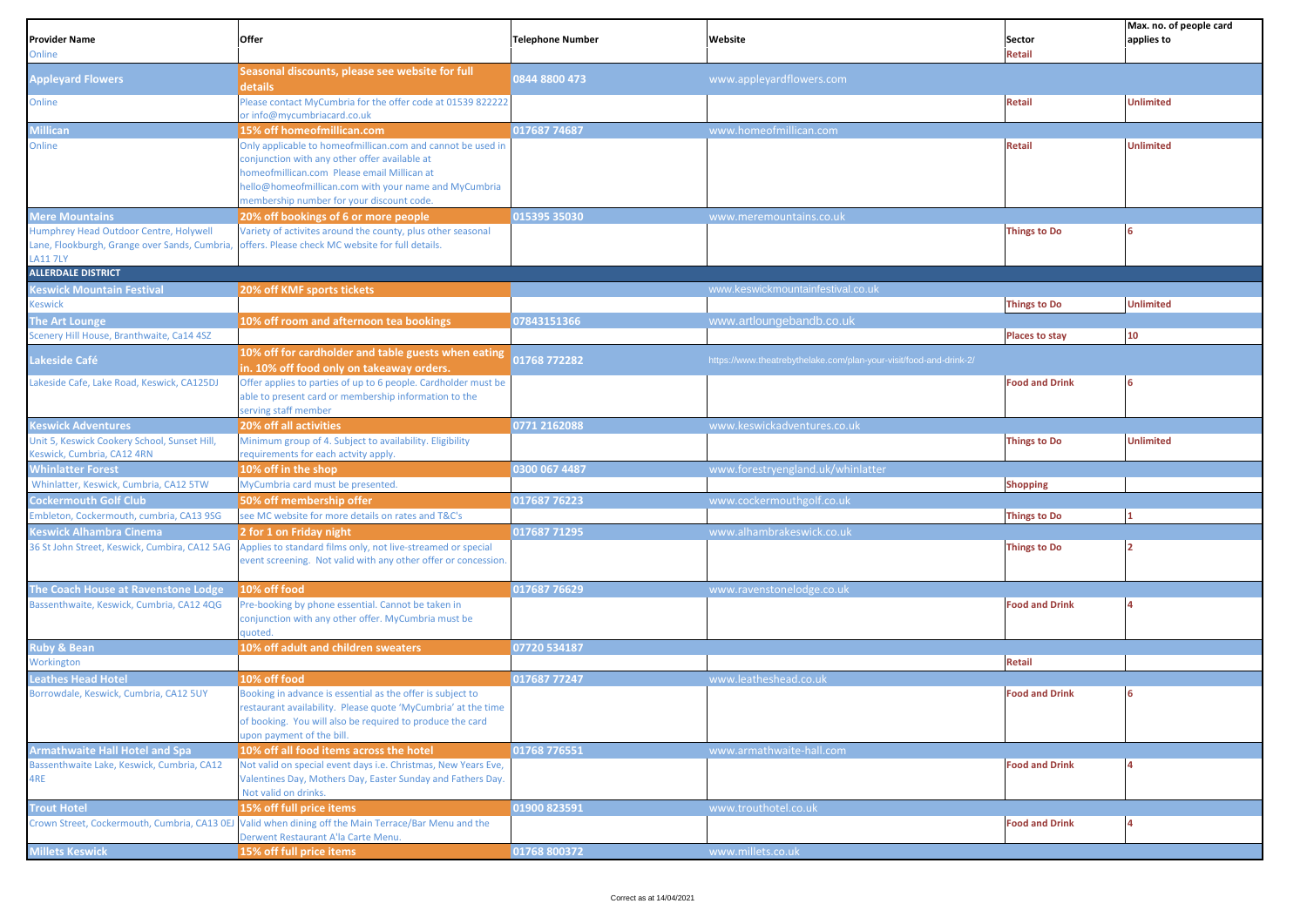| <b>Provider Name</b><br>73 Main Street, Keswick, Cumbria, CA12 5DS     | Offer<br>Available in store only. Excludes gift cards, multi-buys,<br>Garmin, GoPro, Sunnto products. Cannot be used in<br>conjunction with any other offer.                                                                                                                                                                                                            | <b>Telephone Number</b> | Website                            | Sector<br><b>Retail</b> | Max. no. of people card<br>applies to<br>N/A |
|------------------------------------------------------------------------|-------------------------------------------------------------------------------------------------------------------------------------------------------------------------------------------------------------------------------------------------------------------------------------------------------------------------------------------------------------------------|-------------------------|------------------------------------|-------------------------|----------------------------------------------|
| <b>Blacks Keswick</b>                                                  | 15% off full price items                                                                                                                                                                                                                                                                                                                                                | 01768 807309            | www.blacks.co.uk                   |                         |                                              |
| 53 - 57 Main Street, Keswick, Cumbria, CA12<br>5DS                     | Available in store only. Excludes gift cards, multi-buys,<br>Garmin, GoPro, Sunnto products. Cannot be used in<br>conjunction with any other offer.                                                                                                                                                                                                                     |                         |                                    | Retail                  | N/A                                          |
| <b>Curves Workington</b>                                               | £60 for three months contract plus no sign up fee                                                                                                                                                                                                                                                                                                                       | 01900 66375             | www.curves.co.uk                   |                         |                                              |
| Unit Bm Reedlands Road, Workington,<br>Cumbria, CA14 3YF               | Must sign up for three months                                                                                                                                                                                                                                                                                                                                           |                         |                                    | <b>Things to Do</b>     |                                              |
| Café Hope                                                              | 10% off food and drink                                                                                                                                                                                                                                                                                                                                                  | 017687 80844            | www.hopeThings to Do.com           |                         |                                              |
| ake Road, Keswick, Cumbria, CA12 5DG                                   | Excludes ice cream from the Café Hope kiosk                                                                                                                                                                                                                                                                                                                             |                         |                                    | <b>Food and Drink</b>   | 6                                            |
| Mrs F's Fine Food Emporium                                             | 10% off food and drink                                                                                                                                                                                                                                                                                                                                                  | 017687 44452            |                                    |                         |                                              |
| 74 Main Street, Keswick, Cumbria, CA13 9SJ                             |                                                                                                                                                                                                                                                                                                                                                                         |                         |                                    | <b>Food and Drink</b>   | <b>Unlimited</b>                             |
| <b>Alternative</b>                                                     | 10% off                                                                                                                                                                                                                                                                                                                                                                 | 01768 772400            | www.alternativegiftshop.co.uk      |                         |                                              |
| 5 Station Street, Keswick, Cumbria, CA12 5HH                           | Not available on sale items.                                                                                                                                                                                                                                                                                                                                            |                         |                                    | <b>Retail</b>           | N/A                                          |
| <b>Keswick Climbing Wall</b>                                           | 10% off all outdoor activities                                                                                                                                                                                                                                                                                                                                          | 017687 72000            | www.keswickclimbingwall.co.uk/     |                         |                                              |
| Goosewell Farm, Keswick, Cumbria, CA12 4RN                             |                                                                                                                                                                                                                                                                                                                                                                         |                         |                                    | <b>Things to Do</b>     | <b>Unlimited</b>                             |
| <b>Newlands Adventure Centre</b><br>Stair, Keswick, Cumbria, CA12 5UF  | 10% off 3 hour outdoor activity                                                                                                                                                                                                                                                                                                                                         | 017687 78463            | www.activity-centre.com            | <b>Things to Do</b>     | <b>Unlimited</b>                             |
|                                                                        |                                                                                                                                                                                                                                                                                                                                                                         | 01284 852217            |                                    |                         |                                              |
| <b>Go Ape - Whinlatter</b><br>Whinlatter Forest Park, Whinlatter Pass, | 10% off Tree Top Adventure and Forest Segway<br>10% discount is only available if booked more than 7 days in                                                                                                                                                                                                                                                            |                         | www.goape.co.uk                    | <b>Attraction</b>       | <b>Unlimited</b>                             |
| Braithwaite, Keswick, Cumbria, CA12 5TW                                | advance. Bookings must be made online using discount code<br>MCCARD11                                                                                                                                                                                                                                                                                                   |                         |                                    |                         |                                              |
| <b>Derwent Pencil Museum</b>                                           | Buy one get one free on all admission, 10% off in<br>café and 10% off in shop                                                                                                                                                                                                                                                                                           | 01768 773626            | www.pencilmuseum.co.uk             |                         |                                              |
| Southey Works Mill, Carding Mill Lane, Keswick,<br>Cumbria, CA12 5NG   |                                                                                                                                                                                                                                                                                                                                                                         |                         |                                    | <b>Attraction</b>       | <b>Unlimited</b>                             |
| <b>Keswick Launch Company</b>                                          | 10% off any ticket all year                                                                                                                                                                                                                                                                                                                                             | 017687 72263            | www.keswick-launch.co.uk           |                         |                                              |
| Lake Road, Keswick, Cumbria, CA12 5DJ                                  | Your MyCumbria card entitles the card holder and their party<br>to 10% discount on all tickets. You must produce your<br>MyCumbria Card when purchasing tickets. Not for use in<br>conjunction with any other offer.                                                                                                                                                    |                         |                                    | <b>Attraction</b>       | <b>Unlimited</b>                             |
| <b>Lake District Coast Aquarium</b>                                    | 25% off admission                                                                                                                                                                                                                                                                                                                                                       | 01900 817760            | www.coastaquarium.co.uk            |                         |                                              |
| South Quay, Maryport, Cumbria, CA15 8AB                                | The offer can not be used with any other offers or to groups<br>over 10 or more.                                                                                                                                                                                                                                                                                        |                         |                                    | <b>Attraction</b>       | 10 <sub>1</sub>                              |
| <b>Senhouse Museum</b>                                                 | 2 for 1 admission                                                                                                                                                                                                                                                                                                                                                       | 01900 816168            | www.senhousemuseum.co.uk           |                         |                                              |
| The Battery, Sea Brows, Maryport, CA15 6JD                             | A MyCumbria card entitles the holder and their party to 2 for<br>1 admission. Cheapest party goes free. Not to be used in<br>conjunction with any other offers. Your MyCumbria Card must<br>be presented on arrival                                                                                                                                                     |                         |                                    | <b>Attraction</b>       | <b>Unlimited</b>                             |
| <b>Fjell Event Tipis</b>                                               | 15% (inc VAT) off tipi hire                                                                                                                                                                                                                                                                                                                                             | 017687 72639            | www.fjelleventtipis.co.uk          |                         |                                              |
| Burnside, Penrith Road, Keswick, Cumbria,<br><b>CA12 4LJ</b>           | The offer applies to the hire of Fjell Event Tipis. Accessories<br>are not included. Valid October to April.                                                                                                                                                                                                                                                            |                         |                                    | <b>Things to Do</b>     | <b>Unlimited</b>                             |
|                                                                        |                                                                                                                                                                                                                                                                                                                                                                         |                         |                                    |                         |                                              |
| <b>Keswick Canoe and Bushcraft</b>                                     | 10% off all courses                                                                                                                                                                                                                                                                                                                                                     | 07944 735010            | www.keswickcanoeandbushcraft.co.uk |                         |                                              |
| No 2 The Caravan, Mirehouse, Thelkeld,<br>Keswick, Cumbria, CA12 4TT   | 10% off for you and your party. Offer not to be used in<br>conjunction with any other offers. Activity musty be pre<br>booked and you must quote MyCumbria at time of booking.<br>You may be asked for your MyCumbria card upon arrival,<br>failure to present the card may result in having to pay the<br>difference. Offer applies to all courses except expeditions. |                         |                                    | <b>Things to Do</b>     | <b>Unlimited</b>                             |
| <b>More than Mountains</b>                                             | 10% off all private courses                                                                                                                                                                                                                                                                                                                                             | 07984 410230            | www.morethanmountains.co.uk        |                         |                                              |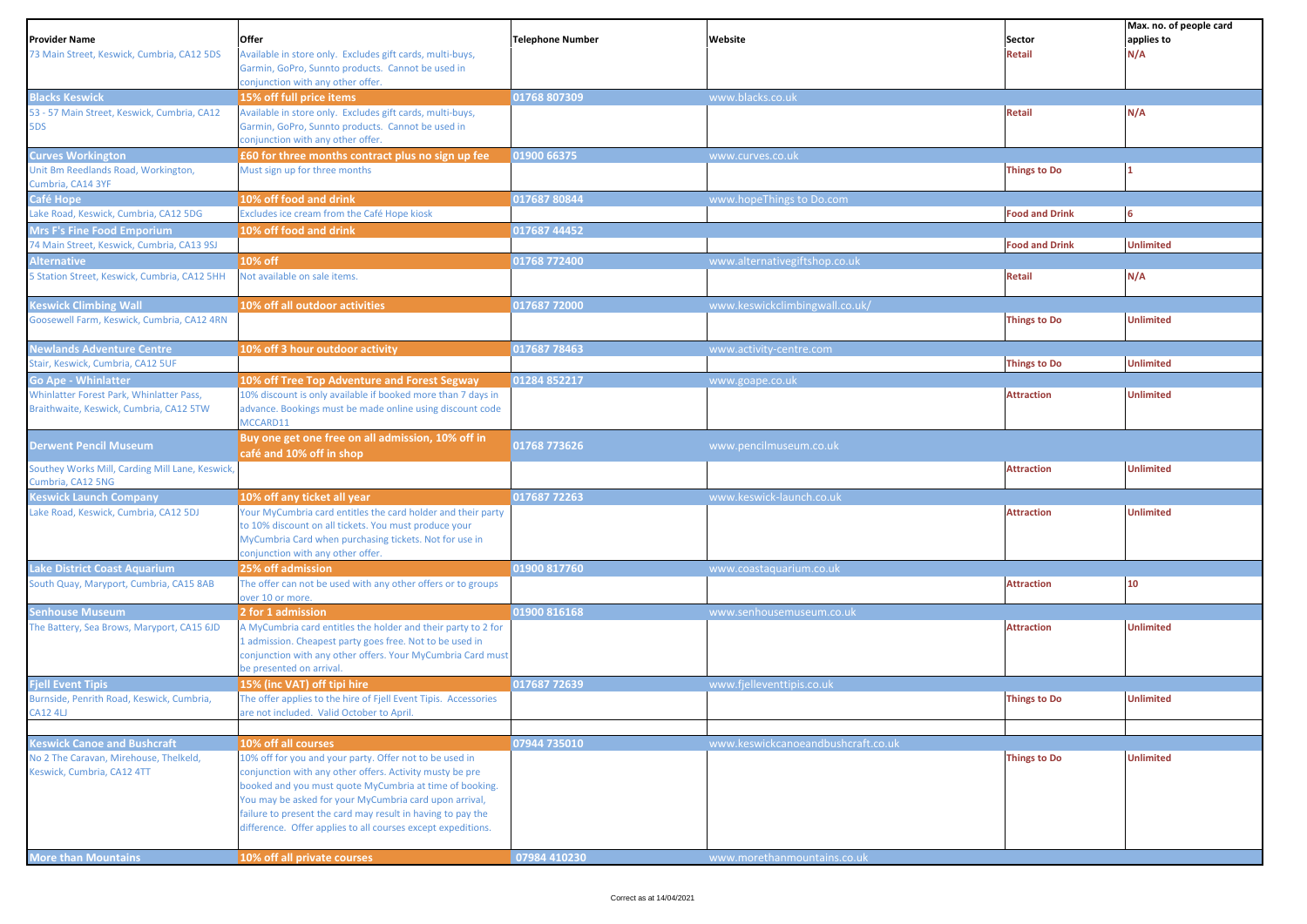|                                                                  |                                                                                                                        |                                      |                                 |                                              | Max. no. of people card |
|------------------------------------------------------------------|------------------------------------------------------------------------------------------------------------------------|--------------------------------------|---------------------------------|----------------------------------------------|-------------------------|
| Provider Name                                                    | Offer                                                                                                                  | <b>Telephone Number</b>              | Website                         | Sector                                       | applies to              |
| 16B Eskin Street, Keswick, CA12 4DQ                              | Subject to availability. All under 18's must be accompanied by<br>a parent or legal guardian.                          |                                      |                                 | <b>Things to Do</b>                          |                         |
| <b>Oxleys Underscar</b>                                          | 10% off spa treatments                                                                                                 | 017687 71500                         | www.bluefishspa.co.uk/underscar |                                              |                         |
| Underscar, Applethwaite, Keswick, Cumbria,                       | 10% off treatments not to be used in conjunction with any                                                              |                                      |                                 | <b>Things to Do</b>                          |                         |
| <b>CA12 4PH</b>                                                  | other offer and does not include Spa Days. Each person must                                                            |                                      |                                 |                                              |                         |
|                                                                  | hold a MyCumbria card to redeem this offer. Offer must be                                                              |                                      |                                 |                                              |                         |
|                                                                  | pre-booked quoting MyCumbria.                                                                                          |                                      |                                 |                                              |                         |
| <b>BARROW DISTRICT</b>                                           |                                                                                                                        |                                      |                                 |                                              |                         |
| <b>Barrow Spa Therapy, Relaxation and</b>                        | 10% off treatments                                                                                                     | 07510 688703                         | www.barrowspatherapy.com        |                                              |                         |
| <b>Nellbeing</b><br>9 Levens Terrace, Salthouse Rd, Barrow, LA14 | Does not include promo offers or spa days and cannot be                                                                |                                      |                                 | <b>Wellness</b>                              |                         |
| AW!                                                              | used in conjunction with any other offers                                                                              |                                      |                                 |                                              |                         |
| <b>Gleaston Water Mill</b>                                       | 2 for 1 on admission, 10% off electric bike hire and                                                                   | 01229 869244                         | www.watermill.co.uk             |                                              |                         |
|                                                                  | 10% off in Pig's Whisper                                                                                               |                                      |                                 |                                              |                         |
| Gleaston, Near Ulverston, Cumbria, LA12 0QH                      | See website for full terms and conditions.                                                                             |                                      |                                 | <b>Retail, Attraction, Food</b><br>and Drink | l2                      |
| <b>Massage Away Ulverston</b>                                    | Up to 15% off selected treatments                                                                                      | 07570 865234                         | www.massage-away.eu             |                                              |                         |
| The Studio, Gillam House Yard, 51 Market                         | Valid Monday - Friday only.                                                                                            |                                      |                                 | <b>Things to Do</b>                          | <b>Unlimited</b>        |
| Street, Ulverston, Cumbria, LA12 7LT                             |                                                                                                                        |                                      |                                 |                                              |                         |
| The Sun Inn                                                      | 10% off food and drink                                                                                                 | 01229 585044                         | www.thesuninnulverston.co.uk    |                                              |                         |
| 6 - 14 Market Street, Ulverston, Cumbria, LA12                   | Offer only applicable when dining.                                                                                     |                                      |                                 | <b>Food and Drink</b>                        | <b>Unlimited</b>        |
| 7AY<br>Urban Extreme Indoor Skate Park                           | 10% off                                                                                                                | 01229 343110                         | www.urbanextre.me               |                                              |                         |
| James Freel Close, Barrow in Furness, Cumbria,                   | Offer excludes Saturday evenings and Bank Holidays and not                                                             |                                      |                                 | <b>Things to Do</b>                          |                         |
| <b>LA14 2NW</b>                                                  | in conjunction with any other offers. Available midday to                                                              |                                      |                                 |                                              |                         |
|                                                                  | 10pm.                                                                                                                  |                                      |                                 |                                              |                         |
| <b>The General Burgoyne</b>                                      | 10% off food                                                                                                           | 01229 586394                         | www.thegeneralburgoyne.co.uk    |                                              |                         |
| Church Road, Great Urswick, Ulverston,                           | Cannot be used in conjunction with any other offer.                                                                    |                                      |                                 | <b>Food and Drink</b>                        | 10 <sup>°</sup>         |
| Cumbria, LA12 0SZ                                                |                                                                                                                        |                                      |                                 |                                              |                         |
| <b>The Full Octave</b>                                           | 20% off all stocked sheet music and 10% off all<br>stocked instruments and accessories                                 | 01229 467109                         | www.thefulloctave.co.uk         |                                              |                         |
| 152 Market Street, Dalton in Furness, Cumbria,                   | All offers are only applicable to items already in stock.                                                              |                                      |                                 | <b>Retail</b>                                |                         |
| LA15 8RQ                                                         | Excludes pianos. Not to be used in conjunction with any other                                                          |                                      |                                 |                                              |                         |
|                                                                  | offer.                                                                                                                 |                                      |                                 |                                              |                         |
| <b>Grange Bakery - Barrow</b>                                    | 10% off on the sandwich counter & 10% off any                                                                          | 07436-074119                         | www.grangebakery.co.uk          |                                              |                         |
|                                                                  | celebration cake                                                                                                       |                                      |                                 |                                              |                         |
| 4PR                                                              | Lakes Parade, Barrow in Furness, Cumbria, LA14 10% off any line including drinks on the purchase of any filled         |                                      |                                 | <b>Food and Drink</b>                        | <b>Unlimited</b>        |
|                                                                  | hot or cold roll/sandwich/baguette. Cannot be used in<br>conjunction with any other offer, discount card, loyalty card |                                      |                                 |                                              |                         |
|                                                                  | or meal deal.                                                                                                          |                                      |                                 |                                              |                         |
| <b>Grange Bakery - Dalton</b>                                    | 10% off on the sandwich counter & 10% off any                                                                          | 01229 468522                         | www.grangebakery.co.uk          |                                              |                         |
|                                                                  | celebration cake                                                                                                       |                                      |                                 |                                              |                         |
| 33 Market Street, Dalton in Furness, Cumbria,                    | 10% off any line including drinks on the purchase of any filled                                                        |                                      |                                 | <b>Food and Drink</b>                        | <b>Unlimited</b>        |
| <b>LA15 8DL</b>                                                  | hot or cold roll/sandwich/baguette. Cannot be used in<br>conjunction with any other offer, discount card, loyalty card |                                      |                                 |                                              |                         |
|                                                                  | or meal deal.                                                                                                          |                                      |                                 |                                              |                         |
| <b>CARLISLE DISTRICT</b>                                         |                                                                                                                        |                                      |                                 |                                              |                         |
|                                                                  | £25 return special fare on the luxury all first class                                                                  | 07747 636500                         |                                 |                                              |                         |
| <b>Rail Charter Services Ltd</b>                                 | 'Staycation Express' on the Settle-Carlisle line                                                                       |                                      | www.railcharterservices.co.uk   |                                              |                         |
| Lazonby Hall, CA10 1AZ                                           | £25 return special fare on the luxury all first class 'Staycation                                                      | No restrictions except that tickets  |                                 | Things to Do, Food &                         | n/a                     |
|                                                                  | Express' on the Settle-Carlisle line. Please contact                                                                   | must be bought through the special   |                                 | <b>Drink, Shopping</b>                       |                         |
|                                                                  | info@mycumbriacard.co.uk for discount link.                                                                            | weblink and travel must be on the    |                                 |                                              |                         |
|                                                                  |                                                                                                                        | 0940 from Appleby to Settle or       |                                 |                                              |                         |
|                                                                  |                                                                                                                        | Skipton and 1718 return from Skipton |                                 |                                              |                         |
|                                                                  |                                                                                                                        | (1737 from Settle)                   |                                 |                                              |                         |
| <b>Great Corby Brewhouse</b>                                     | 10% off any 12 pack of 500ml beers                                                                                     | 01228 560899                         | www.greatcorbybrewhouse.com     |                                              |                         |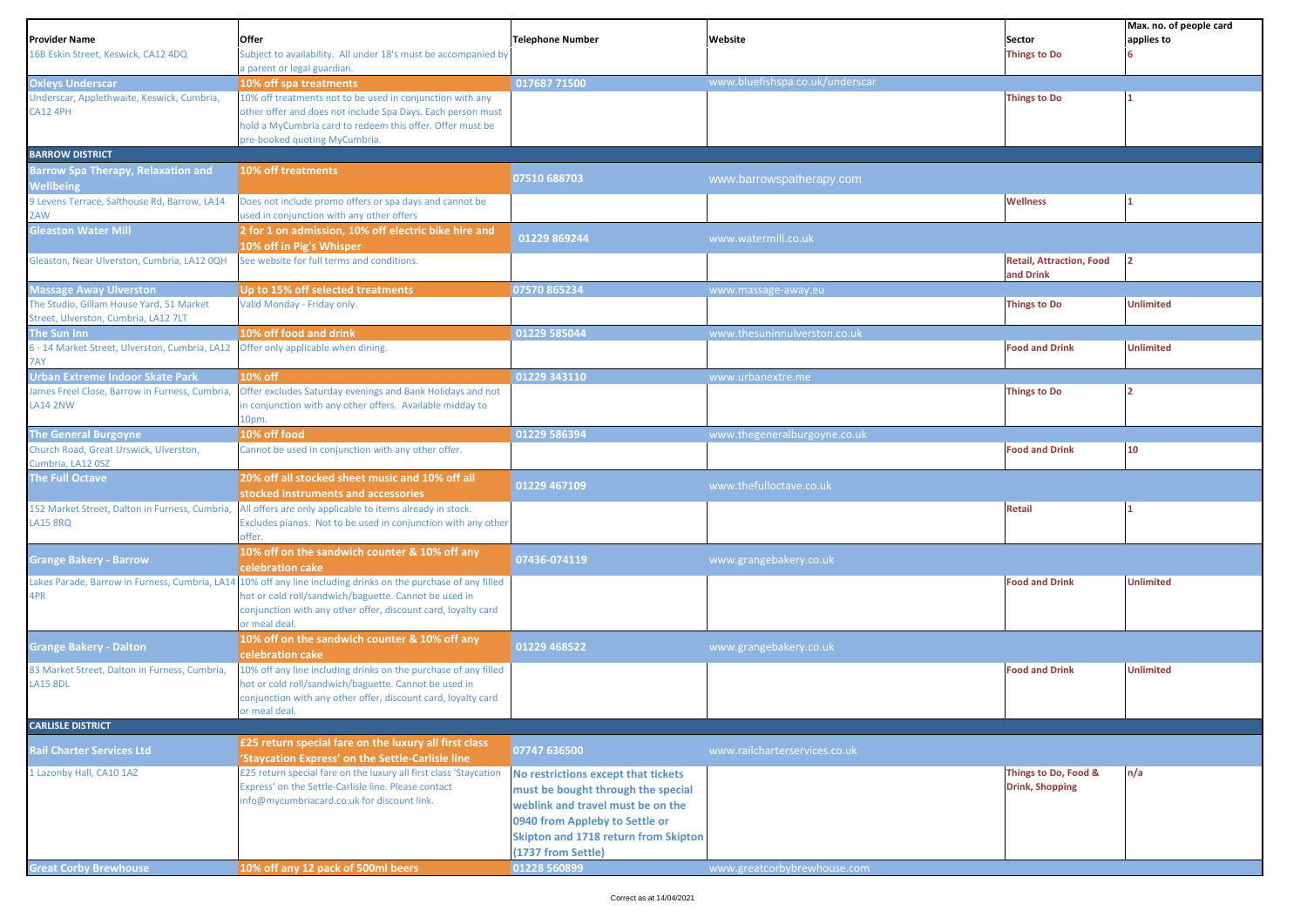| <b>Provider Name</b><br>The Green, Great Corby, Carlisle, CA4 8LR          | Offer<br>10% discount on the value of any 12 pack of 500ml great<br>Corby Brewhouse Beers ordered directly on our website<br>www.GreatCorbyBrewhouse.com                                                                                                       | <b>Telephone Number</b><br>Please claim your discount code by<br>contacting<br>info@mycumbriacard.co.uk quoting<br>your name and membership number. | Website                      | Sector<br><b>Retail</b> | Max. no. of people card<br>applies to<br>n/a |
|----------------------------------------------------------------------------|----------------------------------------------------------------------------------------------------------------------------------------------------------------------------------------------------------------------------------------------------------------|-----------------------------------------------------------------------------------------------------------------------------------------------------|------------------------------|-------------------------|----------------------------------------------|
|                                                                            |                                                                                                                                                                                                                                                                |                                                                                                                                                     |                              |                         |                                              |
| <b>Carlisle Cathedral Gift shop</b>                                        | 10% off in gift shop                                                                                                                                                                                                                                           | 01228 548151                                                                                                                                        | www.carlislecathedral.org.uk |                         |                                              |
| 7 The Abbey, Carlisle, Cumbria CA3 8TZ                                     | Excludes postage stamps and sale/reduced items. In person<br>only with MyCumbria card.                                                                                                                                                                         |                                                                                                                                                     |                              | <b>Retail</b>           |                                              |
| <b>Millets Carlisle</b>                                                    | 15% off full price items                                                                                                                                                                                                                                       | 01228 536818                                                                                                                                        | www.millets.co.uk            |                         |                                              |
| The Lanes Shopping Centre, 17 Peascod Lane,<br>Carlisle, Cumbria, CA3 8NT  | Available in store only. Excludes gift cards, multi-buys,<br>Garmin, GoPro, Sunnto products. Cannot be used in<br>conjunction with any other offer.                                                                                                            |                                                                                                                                                     |                              | <b>Retail</b>           |                                              |
| <b>Arnold Clark Car &amp; Van Rental</b>                                   | 15% off daily car and van rental                                                                                                                                                                                                                               | 01228 517281                                                                                                                                        | www.arnoldclarkrental.com    |                         |                                              |
| Wakefield Road, Kingstown Industrial Estate,<br>Carlisle, Cumbria, CA3 OHE | Cannot be used in conjunction with any other offer. Terms,<br>conditions and driver restrictions apply.                                                                                                                                                        |                                                                                                                                                     |                              | <b>Things to Do</b>     |                                              |
| JayRaj Carlisle<br>92 Denton Street, Carlisle, Cumbria, CA2 5EN            | 20% off food and takeaways<br>Offer excludes Saturday evenings and Bank Holidays and not<br>n conjunction with any other offers. Available midday to<br>10pm. Minimum four people and maxiumum 12.                                                             | 01228 527527/527555                                                                                                                                 |                              | <b>Food and Drink</b>   | 12                                           |
| <b>Eden Golf Club</b>                                                      | <b>Upto 1/3 off Green Fee Rates</b>                                                                                                                                                                                                                            | 01228 573003                                                                                                                                        | www.edengolf.co.uk           |                         |                                              |
| Crosby-on-Eden, Carlisle, CA6 4RA                                          | Play as a visitor at the discounted rate of £22 per person.<br>Applies to weekdays only. Weekend offer at £25 per person.<br>Must telephone to book tee times and present MyCumbria<br>card on arrival. Not to be used in conjunction with any other<br>offer. |                                                                                                                                                     |                              | <b>Things to Do</b>     |                                              |
| <b>Swifts Golf Course</b>                                                  | Free Driving Range Token with Full Paying Adult                                                                                                                                                                                                                | 01228 625530                                                                                                                                        | www.carlisleThings to Do.com |                         |                                              |
| Swifts, Newmarket Road, Carlisle, Cumbria, CA1<br>1JG                      | Free driving range token with a full paying adult playing the 9<br>hole 3 par course. Offer is available Monday to Friday only.<br>Not to be used in conjunction with any other offers. Offer<br>applies to one person per card.                               |                                                                                                                                                     |                              | <b>Things to Do</b>     |                                              |
| <b>COPELAND DISTRICT</b>                                                   |                                                                                                                                                                                                                                                                |                                                                                                                                                     |                              |                         |                                              |
| <b>Marra Bikes and Boards</b>                                              | 10% off all hire                                                                                                                                                                                                                                               | 0752 1982453                                                                                                                                        | www.marrabikesandboards.com  |                         |                                              |
| Denton House, Gosforth, Seascale, CA20 1EJ                                 |                                                                                                                                                                                                                                                                |                                                                                                                                                     |                              | <b>Things to Do</b>     | <b>Unlimited</b>                             |
| <b>Cumbrian Heavy Horses</b>                                               | 10% off one or two hour Heavy Horse Riding<br>Experience                                                                                                                                                                                                       | 0749 5786146                                                                                                                                        |                              |                         |                                              |
| Baystone Bank Farm, Whicham Valley, Nr<br>Millom, Cumbria, LA18 5LY        | <b>Excludes bank holidays and school holidays.</b>                                                                                                                                                                                                             |                                                                                                                                                     |                              | <b>Things to Do</b>     |                                              |
| <b>Little Whims</b>                                                        | 10% off all purchases                                                                                                                                                                                                                                          |                                                                                                                                                     |                              |                         |                                              |
| 45 Market Place, Whitehaven, Cumbria, CA28<br>7JB                          |                                                                                                                                                                                                                                                                |                                                                                                                                                     |                              | <b>Retail</b>           | N/A                                          |
| <b>Millets Whitehaven</b>                                                  | 15% off full price items                                                                                                                                                                                                                                       | 019467 60655                                                                                                                                        | www.millets.co.uk            |                         |                                              |
|                                                                            | 20 King Street, Whitehaven, Cumbria, CA28 7LA Available in store only. Excludes gift cards, multi-buys,<br>Garmin, GoPro, Sunnto products. Cannot be used in<br>conjunction with any other offer.                                                              |                                                                                                                                                     |                              | Retail                  | N/A                                          |
| Ravenglass & Eskdale Railway                                               | 50% off Calling All Stations tickets                                                                                                                                                                                                                           | 01539 721626                                                                                                                                        | www.ravenglass-railway.co.uk |                         |                                              |
| Ravenglass, Cumbria, CA18 1SW                                              | Offer applies Monday to Friday, excluding Bank Holidays.<br>Calling all Stations tickets only. Not valid on special events.<br>Not redeemed for cash. Not transferable. Scheduled service<br>only. Maximum 2 people per MyCumbria card.                        |                                                                                                                                                     |                              | <b>Attraction</b>       | lo.                                          |
| <b>The Rum Story</b>                                                       | 2 for 1 admission                                                                                                                                                                                                                                              | 01946 592933                                                                                                                                        | www.rumstory.co.uk           |                         |                                              |
| 27 Lowther Street, Whitehaven, Cumbria CA28<br>7DN                         | Cheapest admission goes free. Not to be used with any other<br>offer. No £5 rum voucher with free admission.                                                                                                                                                   |                                                                                                                                                     |                              | <b>Attraction</b>       | <b>Unlimited</b>                             |
| <b>Striding Edge</b>                                                       | 10% discount on purchases from website or mail<br>order catalogue                                                                                                                                                                                              | 019467 26090                                                                                                                                        | www.stridingedge.com         |                         |                                              |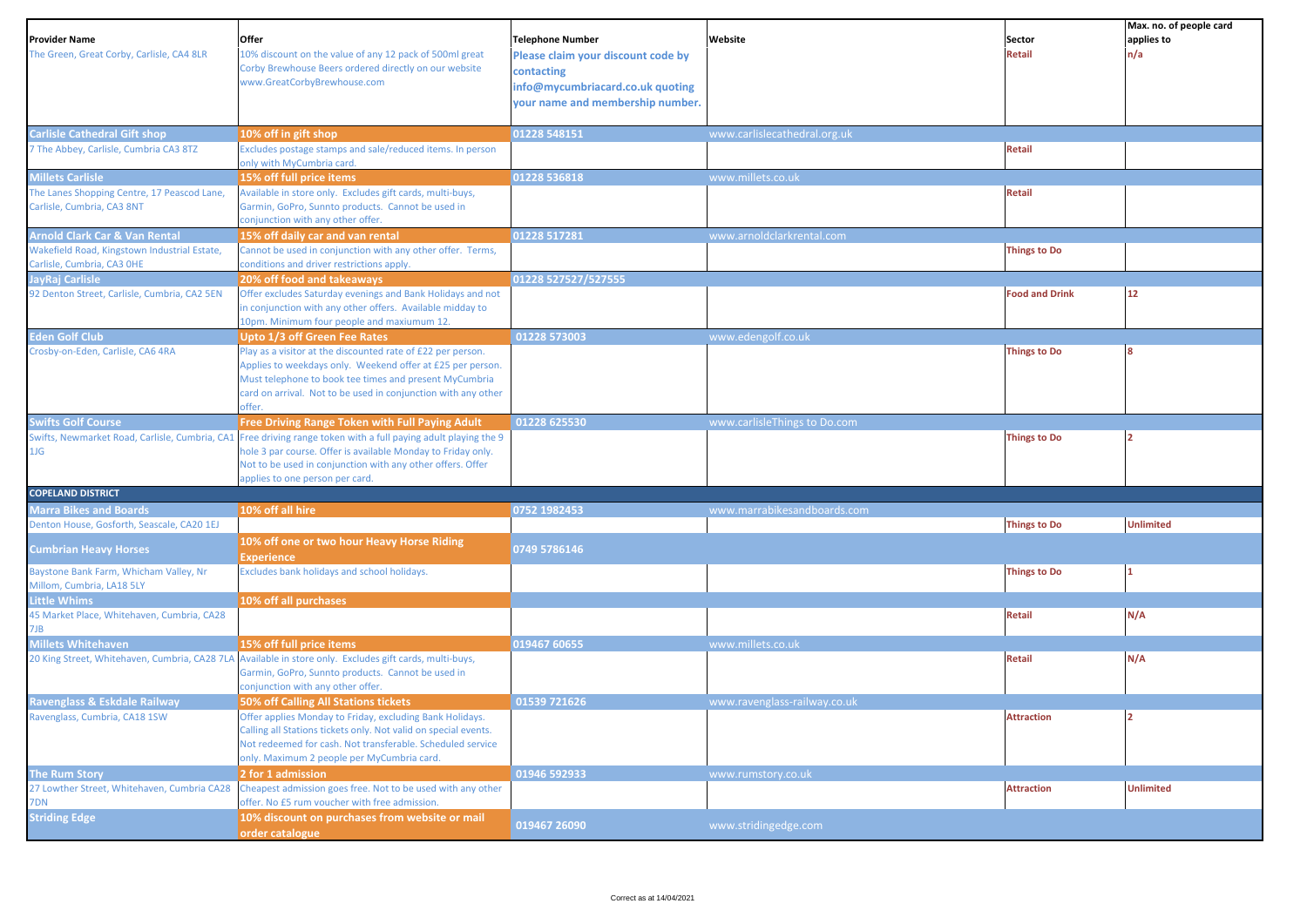|                                                                               |                                                                                                     |                           |                                                      |                         | Max. no. of people card |
|-------------------------------------------------------------------------------|-----------------------------------------------------------------------------------------------------|---------------------------|------------------------------------------------------|-------------------------|-------------------------|
| Provider Name                                                                 | Offer                                                                                               | <b>Telephone Number</b>   | Website                                              | Sector                  | applies to              |
| Crag House Farm, Wasdale, Cumbria, CA19 1UT                                   | 10% off all purchases from the website or mail order                                                |                           |                                                      | <b>Retail</b>           | <b>Unlimited</b>        |
|                                                                               | catalogue. Cannot be used in conjunction with any other                                             |                           |                                                      |                         |                         |
|                                                                               | offers. Valid for 1 only. Please call and quote MyCumbria to<br>place your order.                   |                           |                                                      |                         |                         |
| The Beacon                                                                    | 20% off day admission tickets                                                                       | 01946 592302              | www.thebeacon-whitehaven.co.uk                       |                         |                         |
| West Strand, Whitehaven, Cumbria, CA28 7LY                                    | 20% off day admission tickets. Valid for day tickets only during                                    |                           |                                                      | <b>Attraction</b>       |                         |
|                                                                               | normal opening hours. Not valid on Annual VIP Tickets. Your                                         |                           |                                                      |                         |                         |
|                                                                               | MyCumbria card is valid for a maximum of 4 people.                                                  |                           |                                                      |                         |                         |
|                                                                               |                                                                                                     |                           |                                                      |                         |                         |
| <b>EDEN DISTRICT</b>                                                          |                                                                                                     |                           |                                                      |                         |                         |
| ust Sew                                                                       | 10% off full priced goods                                                                           | 01768 866791              | www.justsewpenrith.co.uk                             |                         |                         |
| Poets Walk, Penrith, CA11 7HJ                                                 |                                                                                                     |                           |                                                      | <b>Retail</b>           |                         |
| <b>Glenridding Hotel</b>                                                      | 10% off food only, valid Sunday to Thursday                                                         | 01768482228               | https://www.theglenriddinghotel.com/                 |                         |                         |
| Glenridding, Penrith, Cumbria, CA11 OPA                                       |                                                                                                     |                           |                                                      | <b>Food and Drink</b>   | 10                      |
| <b>Hiking Highs</b>                                                           | 20% off guided walks                                                                                | 07976 949488              | www.hikinghighs.co.uk                                |                         |                         |
| Unit 1, Tourist Information, Glenridding CA11                                 |                                                                                                     |                           |                                                      | <b>Things to Do</b>     | 10                      |
| <b>JQR</b><br><b>Serious Waste Management</b>                                 |                                                                                                     | 01768 868950              |                                                      |                         |                         |
| Pottery House, Penrith, Cumbria, CA10 2DH                                     | 10% off septic tank empty<br>Applies to new customers                                               |                           | www.septictankcumbria.co.uk                          | <b>Service</b>          |                         |
|                                                                               |                                                                                                     |                           |                                                      |                         |                         |
| <b>WCF Pet and Equestrian</b>                                                 | 10% off everything (excluding promotions and                                                        | 01768 862207              | https://www.wcfpetandequestrian.co.uk/stores/Penrith |                         |                         |
| Brunswick Road, Penrith, CA11 7JU                                             | animal medicines)<br>Card must be presented at time of purchase.                                    |                           |                                                      | <b>Shopping</b>         | N/A                     |
|                                                                               |                                                                                                     | 01539324017 / 07810716570 | www.thelakedistrictumbrellacompany.co.uk             |                         |                         |
| The Lake District Umbrella Company<br>L Stonehill Mews, Vicarage Lane, Kirkby | 10% off total basket amount excluding postage<br>Contact info@mycumbriacard.co.uk for discount code |                           |                                                      |                         | N/A                     |
| Stephen, CA17 4QR                                                             |                                                                                                     |                           |                                                      | <b>Shopping</b>         |                         |
| <b>Chestnut House</b>                                                         | FREE 500ml tonic with every bottle of gin over 50cl                                                 | 017684 86444              | www.chestnuthouseonline.co.uk                        |                         |                         |
| Finkle Street, Pooley Bridge, CA10 2NW                                        | Offer only applies to in-store purchases and your MyCumbria                                         |                           |                                                      | <b>Retail</b>           | <b>Unlimited</b>        |
|                                                                               | card must be presented.                                                                             |                           |                                                      |                         |                         |
| ake District Paintball                                                        | MyCumbria card holder plays for free                                                                | 01768 892105              | www.lakedistrictpaintball.co.uk                      |                         |                         |
| Rookin House Farm, Troutbeck, Penrith,                                        | Applicable when 10 people pay in full. The card holder must                                         |                           |                                                      | <b>Attraction</b>       |                         |
| Cumbria, CA11 0SS                                                             | be part of group over 10 people who have paid in full.                                              |                           |                                                      |                         |                         |
|                                                                               |                                                                                                     |                           |                                                      |                         |                         |
| The North Lakes Hotel & Spa                                                   | 25% off food & drink                                                                                | 01768 868111              | www.northlakeshotel.co.uk                            |                         |                         |
| Ullswater Road, Penrith, Cumbria, CA11 8QT                                    | Applicable Sunday - Thursday. Must be pre-booked.                                                   |                           |                                                      | <b>Food and Drink</b>   |                         |
| <b>Another Place, The Lake</b>                                                | 15% off treatments & 10% off food and drink                                                         | 01768 486442              | www.another.place/the-lake                           |                         |                         |
| Watermillock, Ullswater, Cumbria, CA11 OLP                                    |                                                                                                     |                           |                                                      | <b>Things to Do</b>     |                         |
| The Lodges at Artlegarth                                                      | Receive £100 Happy Days voucher when you book                                                       | 07960351421 / 07971695382 | www.lodgebreaks.co.uk                                |                         |                         |
|                                                                               | either Swaledale, Herdwick or Rough Fell lodge                                                      |                           |                                                      |                         |                         |
| Ravenstonedale, Kirkby Stephen, CA17 4NW                                      |                                                                                                     |                           |                                                      | <b>Things to Do</b>     |                         |
| Maria Burton                                                                  | 15% off any original painting                                                                       | 0773 9004704              | www.mariaburtonart.com                               |                         |                         |
| Eden Arts, The Old Fire Station, Bridge Lane,                                 |                                                                                                     |                           |                                                      | <b>Retail</b>           |                         |
| Penrith, Cumbria, CA11 8HY<br><b>G-Business Solutions</b>                     | 20% off new website                                                                                 | 01768 351497              | www.g-businesssolutions.co.uk                        |                         |                         |
| Dufton House, Dufton, Appleby, Cumbria, CA16                                  |                                                                                                     |                           |                                                      | <b>Retail</b>           |                         |
| 6DF                                                                           |                                                                                                     |                           |                                                      |                         |                         |
|                                                                               |                                                                                                     |                           |                                                      |                         |                         |
| <b>Coundthorn Country House</b>                                               | Complimentary glass of Prosecco with Afternoon Tea 01768 863952                                     |                           | www.roundthorn.co.uk                                 |                         |                         |
| Roundthorn, Penrith, Cumbria, CA11 8SJ                                        | Not to be used in conjunction with any other offers.                                                |                           |                                                      | <b>Food &amp; Drink</b> | 10                      |
| <b>Cumbrian Adventures</b>                                                    | 2 free places when you book 10                                                                      | 07754 547444              | www.cumbrian-adventures.co.uk                        |                         |                         |
| Maughanby Farm, Little Salkeld, Penrith,                                      | Offer applies to Paintball and Clay Pigeon Shooting. Recieve 2                                      |                           |                                                      | <b>Attraction</b>       | 20                      |
| Cumbria, CA10 1NP                                                             | free places when you book 10 places. Groups of 10 cost £30                                          |                           |                                                      |                         |                         |
|                                                                               | per person per activity.                                                                            |                           |                                                      |                         |                         |
| <b>Lowther Castle &amp; Gardens</b>                                           | 2 for 1 on admission                                                                                | 01931 712192              | www.lowthercastle.org                                |                         |                         |
| Near Penrith, Cumbria, CA10 2HH                                               | Not be used in conjunction with any other offer. Opening                                            |                           |                                                      | <b>Attraction</b>       |                         |
|                                                                               | times and access may vary during Winter months.                                                     |                           |                                                      |                         |                         |
| <b>Appleby Manor Country House Hotel</b>                                      | 20% off Full Afternoon Tea                                                                          | 017683 51571              | www.applebymanor.co.uk                               |                         |                         |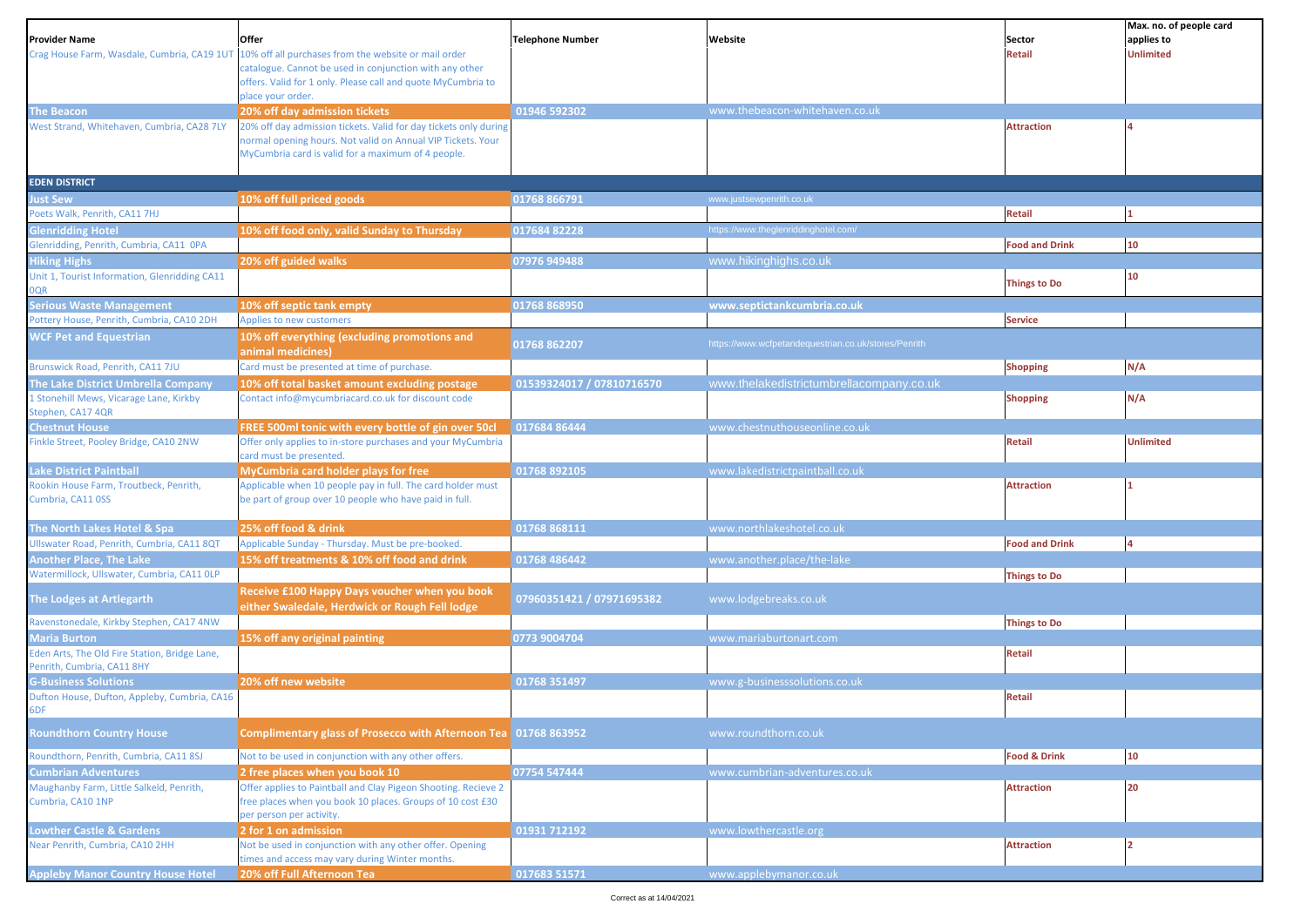|                                                |                                                                              |                               |                                |                         | Max. no. of people card |
|------------------------------------------------|------------------------------------------------------------------------------|-------------------------------|--------------------------------|-------------------------|-------------------------|
| <b>Provider Name</b>                           | Offer                                                                        | <b>Telephone Number</b>       | Website                        | Sector                  | applies to              |
| Roman Road, Appleby, Cumbria, CA16 6JB         | Served between 1pm - 5pm. Must be pre-booked and quote                       |                               |                                | <b>Food &amp; Drink</b> |                         |
|                                                | MyCumbria card when booking. Subject to availability.                        |                               |                                |                         |                         |
| <b>Appleby Manor Country House Hotel</b>       | 20% off a la carte dinner menu                                               | 017683 51571                  | www.applebymanor.co.uk         |                         |                         |
| Roman Road, Appleby, Cumbria, CA16 6JB         | Applicable when you have 3 courses and also includes free                    |                               |                                | <b>Food &amp; Drink</b> |                         |
|                                                | canapes. Must be pre-booked and quote MyCumbria card                         |                               |                                |                         |                         |
|                                                | when booking. Subject to availability.                                       |                               |                                |                         |                         |
| <b>Augill Castle</b>                           | 20% off                                                                      | 01768 341937                  | www.stayinacastle.com          |                         |                         |
| Brough, Nr Kirkby Stephen, Cumbria, CA17 4DE   | This offer must be pre-booked and is subject to availability.                |                               |                                | <b>Food &amp; Drink</b> |                         |
|                                                | Your MyCumbria card must be presented at Augill Castle and                   |                               |                                |                         |                         |
|                                                | it is valid for a maximum of 4 people per booking.                           |                               |                                |                         |                         |
|                                                |                                                                              |                               |                                |                         |                         |
| <b>Dalemain Mansion &amp; Historic Gardens</b> | 10% off entry fees, retail and tearoom                                       | 017684 86450                  | www.dalemain.com               |                         |                         |
| Penrith, Cumbria, CA11 OHB                     | Not valid during special events. Valid for up to 4 people per                |                               |                                | <b>Attraction</b>       |                         |
|                                                | MyCumbria card. Offer also includes 10% off retail and in the                |                               |                                |                         |                         |
|                                                | café.                                                                        |                               |                                |                         |                         |
| <b>Hutton-in-the-Forest</b>                    | 20% off entry                                                                | 017684 84449                  | www.hutton-in-the-forest.co.uk |                         |                         |
| Penrith, Cumbria, CA11 9TH                     | 20% off admission. Not available for events and cannot be                    |                               |                                | <b>Attraction</b>       |                         |
|                                                | used in conjunction with any other offers. Your MyCumbria                    |                               |                                |                         |                         |
|                                                | card is valid for up to 6 people.                                            |                               |                                |                         |                         |
| <b>Ullswater 'Steamers'</b>                    | 10% off tickets                                                              | 01768482229                   | www.ullswater-steamers.co.uk   |                         |                         |
| Glenridding Pier House, Glenridding, Cumbria,  | All tickets must be pre-booked online using the discount code:               |                               |                                | <b>Attraction</b>       |                         |
| <b>CA11 OUS</b>                                | MCC20LOCAL. There will be no sale of tickets on the day of                   |                               |                                |                         |                         |
|                                                | travel.                                                                      |                               |                                |                         |                         |
| <b>SOUTH LAKES</b>                             |                                                                              |                               |                                |                         |                         |
| <b>Lakes Laser Tag</b>                         | 10% discount                                                                 | 01539 261272                  | https://lakeslasertag.co.uk/   |                         |                         |
| YMCA, Ulverston LA12 8BD                       | Bookings via telephone only. Terms and conditions apply,                     |                               |                                | <b>Things To Do</b>     | n/a                     |
|                                                | please see website for full details.<br>15% off food & drink Monday-Thursday |                               |                                |                         |                         |
| Parkdean Resorts - Fallbarrow Holiday          |                                                                              |                               |                                |                         |                         |
| Park, White Cross Bay Holiday Oark,            |                                                                              | 03301234850                   | www.parkdeanresorts.co.uk      |                         |                         |
| <b>Limefitt Holiday Park</b>                   |                                                                              |                               |                                |                         |                         |
| Multiple locations near Windermere             | Monday-Thursday only, MyCumbria card must be produced at<br>the time.        |                               |                                | <b>Food &amp; Drink</b> | n/a                     |
| <b>Sawrey House Hotel</b>                      | 10% off afternoon tea for 2                                                  | 015394 36387                  | www.sawreyhousehotel.com       |                         |                         |
| Near Sawrey, Ambleside, LA22 OLF               | 4 persons per card, 24 hrs notice, not to be used in                         |                               |                                | <b>Food &amp; Drink</b> |                         |
|                                                | conjunction with other offers                                                |                               |                                |                         |                         |
| <b>South Lakes Swimming</b>                    | 10% off first intro session or a course of 4 weeks                           | info@southlakesswimming.co.uk | www.southlakesswimming.co.uk   |                         |                         |
|                                                | Once per person                                                              |                               |                                | <b>Things To Do</b>     |                         |
| Outside In                                     | 10% off child ticket                                                         | 01539 723924                  | www.outsideincumbria.org.uk    |                         |                         |
| Bezzon Rd, Kendal, LA9 6EL                     | Cannot be used in conjunction with any other offer.                          |                               |                                | <b>Attraction</b>       |                         |
| <b>Lake View Garden Bar</b>                    | Enjoy 10% off full priced food and drink, 7 Days a                           |                               |                                |                         |                         |
|                                                | week                                                                         |                               | www.lakeviewgardenbar.com/     |                         |                         |
| St Andrews, Lake Rd, Bowness-on-Windermere,    | Cannot be used in conjunction with any other offers,                         |                               |                                | <b>Food &amp; Drink</b> | <b>Unlimited</b>        |
| Windermere LA23 3DE                            | promotions or discounts.                                                     |                               |                                |                         |                         |
| <b>Lindeth Howe</b>                            | Various offers, please check the website for full                            |                               |                                |                         |                         |
|                                                | details                                                                      | Tel: 015394 45759             | www.lindeth-howe.co.uk         |                         |                         |
| Lindeth Drive, Longtail Hill, Bowness on       | 10% off 3 course lunch, 10% off Afternoon Teas, free bottle of               |                               |                                | <b>Food &amp; Drink</b> | <b>Unlimited</b>        |
| Windermere, Cumbria, LA23 3JF                  | wine for table of 4                                                          |                               |                                |                         |                         |
| The Temperance Inn - Opening 17th              | 10% off food only, valid Sunday to Thursday                                  |                               |                                |                         |                         |
| <b>December</b>                                |                                                                              | 015394 33192                  | www.inncollectiongroup.com     |                         |                         |
| Lake Road, Ambleside, LA22 OBH                 | Exicudes bank holidays and black out days.                                   |                               |                                | <b>Food &amp; Drink</b> | 5                       |
| The Swan Grasmere - currently closed           | 10% off food only, valid Sunday to Thursday                                  | 0191 580 3610                 | www.inncollectiongroup.com/    |                         |                         |
| Keswick Road, Grasmere, Cumbria, LA22 9RF      | Exicudes bank holidays and black out days.                                   |                               |                                | <b>Food &amp; Drink</b> | 5                       |
| The Waterhead Inn                              | 10% off food only, valid Sunday to Thursday                                  | 01539 432566                  | www.inncollectiongroup.com/    |                         |                         |
| Lake Road, Ambleside, LA22 OER                 | Exicudes bank holidays and black out days.                                   |                               |                                | <b>Food &amp; Drink</b> | 5                       |
|                                                |                                                                              |                               |                                |                         |                         |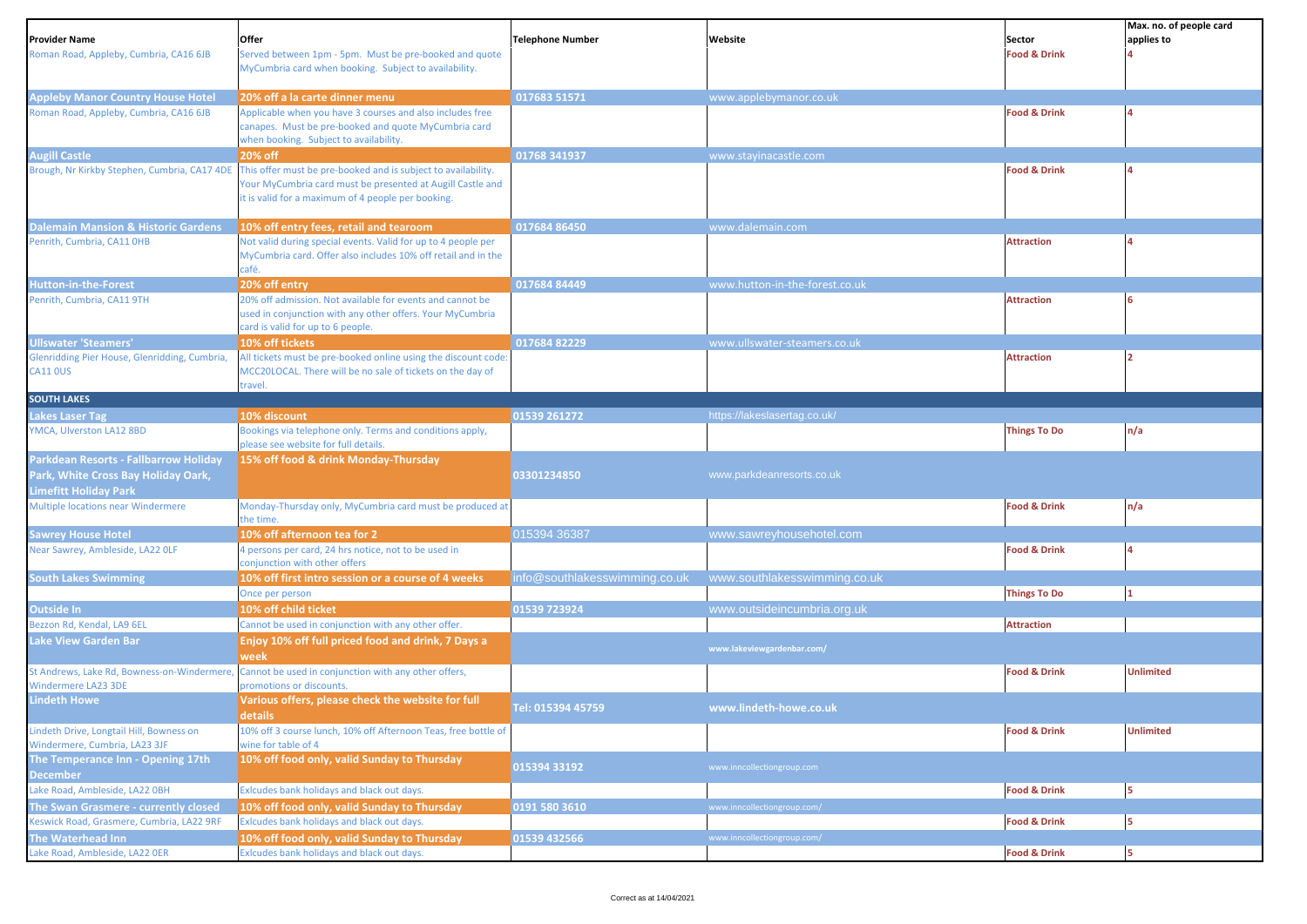| Provider Name                                                          | Offer                                                                                                                                                                                                     | <b>Telephone Number</b> | Website                                  | Sector                  | Max. no. of people card<br>applies to |
|------------------------------------------------------------------------|-----------------------------------------------------------------------------------------------------------------------------------------------------------------------------------------------------------|-------------------------|------------------------------------------|-------------------------|---------------------------------------|
| <b>akeland Photo Centre</b>                                            | 10% discount on all photography courses and<br>photoshoots                                                                                                                                                | 07707 582887            | www.lakeland-photo.co.uk                 |                         |                                       |
| Units 1/2 LGF Walker's Boathouse, Ferry Road,<br>Windermere, LA23 3JH  | Not valid in conjunction with any other discount vouchers or<br>codes                                                                                                                                     |                         |                                          | <b>Things To Do</b>     |                                       |
| Little Miss Twiggie Twinkles                                           | 15% off all products                                                                                                                                                                                      | 07852 687608            | https://littlemisstwiggietwinkles.co.uk  |                         |                                       |
| Unit 3 Barn Farm, Kendal, Cumbria, LA8 8JX                             | Min spend £5 max spend £60                                                                                                                                                                                |                         |                                          | <b>Shopping</b>         | N/A                                   |
| <b>Rainbow Accessories</b>                                             | 10% discount                                                                                                                                                                                              | 0770 2684539            | www.rainbowaccessories.co.uk             |                         |                                       |
| 7 New Shambles, Kendal, LA9 4TS                                        | Not to be used alongside Parking Perx offer                                                                                                                                                               |                         |                                          | <b>Shopping</b>         | N/A                                   |
| <b>The Lake District Umbrella Company</b>                              | 10% discount                                                                                                                                                                                              | 07810 716570            | www.thelakedistrictumbrellacompany.co.uk |                         |                                       |
| Kendal                                                                 | 10% off total basket amount excluding postage                                                                                                                                                             |                         |                                          | <b>Shopping</b>         | N/A                                   |
|                                                                        | 10% discount                                                                                                                                                                                              | theforge@inov-8.com     | www.inov-8.com                           |                         |                                       |
| nov-8 - The Forge<br>Middle of the Mill, The Mill Yard, Staveley       | Discount only applies in The Forge store and on full price<br>products.                                                                                                                                   |                         |                                          | <b>Shopping</b>         | N/A                                   |
| <b>Windermere Lake Cruises</b>                                         | 20% off until 30th Sept, 50% off 1st Oct - 30th April                                                                                                                                                     | 015394 43360            | www.windermere-lakecruises.co.uk         |                         |                                       |
| The Promenade, Bowness-on-Windermere,<br>Windermere, Cumbria, LA23 3HQ | Discount applies to card holder only and does not include<br>family passes, combined tickets or self-drives. To book, please<br>call the office on 015394 43360 with your MyCumbria<br>membership number. |                         |                                          | <b>Attraction</b>       |                                       |
| akeland Motor Museum                                                   | 20% off until 30th Sept, 50% off 1st Oct - 30th April                                                                                                                                                     | 015395 30400            | www.lakelandmotormuseum.co.uk            |                         |                                       |
| Old Blue Mill, Backbarrow, Newby Bridge,                               | This offer is not to be used in conjunction with any other                                                                                                                                                |                         |                                          | <b>Attraction</b>       |                                       |
| Cumbria, LA12 8TA                                                      | offer, family or combined attraction ticket.                                                                                                                                                              |                         |                                          |                         |                                       |
| <b>Happy Home Learning</b>                                             | 10% off when spending £13.99 or more                                                                                                                                                                      | 07789 504460            | www.etsy.com/uk/shop/HappyHomeLearning   |                         |                                       |
| Bankfield, Staveley, Nr Kendal, LA8 9NB                                | On any item costing £13.99 or more a 10% discount will be<br>awarded, using the coupon code.                                                                                                              |                         |                                          | <b>Shopping</b>         | N/A                                   |
| <b>Hawkshead Grammar School Museum</b>                                 | 20% off admission for up to 4 people                                                                                                                                                                      | 01539 444717            | hawksheadgrammar.org.uk/                 |                         |                                       |
| Main St, Hawkshead, Ambleside, Cumbria                                 |                                                                                                                                                                                                           |                         |                                          | <b>Attraction</b>       | N/A                                   |
| <b>Cendal Museum</b>                                                   | 10% off                                                                                                                                                                                                   | 01539 815597            | kendalmuseum.org.uk                      |                         |                                       |
| Station Rd, Kendal, LA9 6BT                                            | Can be used online or in the museum.                                                                                                                                                                      |                         |                                          | <b>Attraction</b>       | N/A                                   |
| <b>Flower Bank Florist</b>                                             | 10% off all flower sales purchased in the shop                                                                                                                                                            | 015242 73668            | www.flowerbank.co.uk                     |                         |                                       |
| 37 Main Street, Kirkby Lonsdale, Carnforth, LA6<br>2AH                 | Only applies to sales made in the shop, not by telephone.<br>Cannot be used in conjunction with any other offer.                                                                                          |                         |                                          | <b>Shopping</b>         | N/A                                   |
| <b>Christmas &amp; More</b>                                            | 10% off                                                                                                                                                                                                   |                         |                                          |                         |                                       |
| 10 Market Place, Westmorland Shopping<br>Centre, Kendal LA9 4TN        | <b>Exlcudes sale items</b>                                                                                                                                                                                |                         |                                          | <b>Shopping</b>         | N/A                                   |
| The Angel Inn                                                          | 10% off food only, valid Sunday to Thursday                                                                                                                                                               |                         | www.inncollectiongroup.com/angel-inn     |                         |                                       |
| Helm Road, Bowness on Windermere, Cumbria<br>LA23 3BU                  | Exicudes bank holidays and black out days.                                                                                                                                                                |                         |                                          | <b>Food &amp; Drink</b> |                                       |
| The Wateredge Inn                                                      | 10% off food only, valid Sunday to Thursday                                                                                                                                                               |                         | www.inncollectiongroup.com/wateredge-inn |                         |                                       |
| Borrans Road, Ambleside, Cumbria, LA22 OEP                             | Exicudes bank holidays and black out days.                                                                                                                                                                |                         |                                          | <b>Food &amp; Drink</b> |                                       |
| <b>Rainbow Camper Hire</b>                                             | 10% off all classic campervan self-drive hires                                                                                                                                                            | 01768 780413            | https://www.rainbowcamperhire@gmail.com  |                         |                                       |
| Skiddaw Grove, Vicarage Hill, Keswick, CA12<br>5QB                     | Can only be booked direct by email or telephone. Pre-booking<br>essential and evidence of MC card on booking and on<br>collection of vehicle.                                                             |                         |                                          | Things to do            |                                       |
| South Lakes Safari Zoo                                                 | 50% off all full price admissions and annual passes                                                                                                                                                       | 01229 466086            | https://www.southlakessafarizoo.com      |                         |                                       |
| Broughton Road, Dalton in Furness, Cumbria,                            | Cannot be used in conjunction with any other offer. Not valid                                                                                                                                             |                         |                                          | <b>Attraction</b>       |                                       |
| <b>LA15 8JR</b>                                                        | on Bank Holiday weekends. Online coupon code is:<br>MYCUMBRIA.                                                                                                                                            |                         |                                          |                         |                                       |
| <b>Lake District Adventuring</b>                                       | 15% off all outdoor activities                                                                                                                                                                            | 07502604166             | http://www.lakedistrictadventuring.co.uk |                         |                                       |
| Birch Street, Windermere, LA23 1DS                                     | Must call to pre book                                                                                                                                                                                     |                         |                                          | Things to do            | 10                                    |
| Pedro's Casa                                                           | 10% off entire bill                                                                                                                                                                                       | 01539 722332            | http://www.pedroscasa.co.uk              |                         |                                       |
| 128 Strickalandgate, Kendal, LA9 4QG                                   | MyCumbria card must be presented and cannot be used in<br>conjunction with any other offer/loyalty cards. Card holder<br>must be present, and the bill cannot be split.                                   |                         |                                          | <b>Food &amp; Drink</b> |                                       |
| 19 The Wine Bar                                                        | 10% off                                                                                                                                                                                                   | 01539 733803            | http://www.19thewinebar.co.uk            |                         |                                       |
|                                                                        |                                                                                                                                                                                                           |                         |                                          |                         |                                       |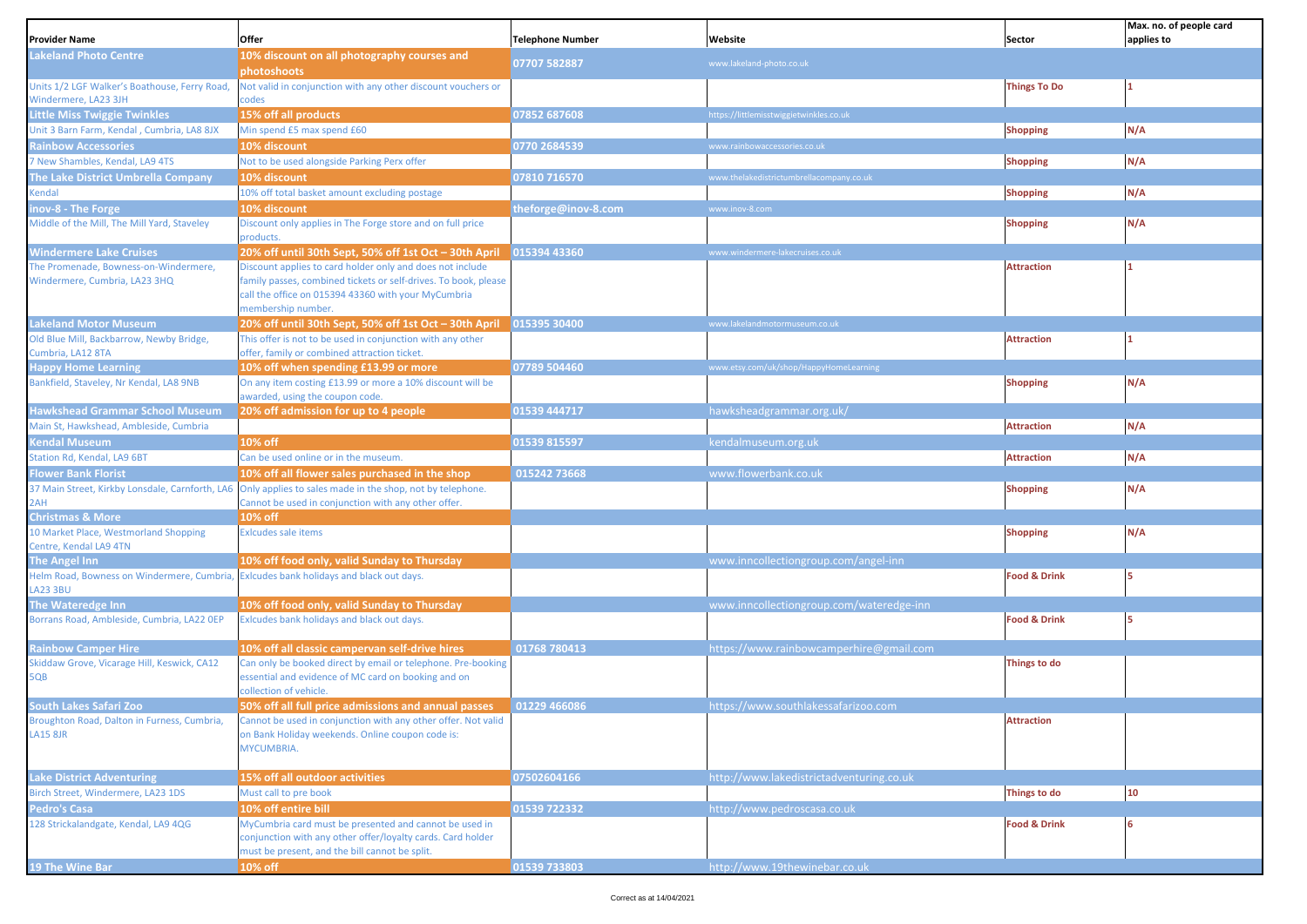| <b>Provider Name</b>                                               | Offer                                                                                                                    | <b>Telephone Number</b> | Website                                  | Sector                            | Max. no. of people card<br>applies to |
|--------------------------------------------------------------------|--------------------------------------------------------------------------------------------------------------------------|-------------------------|------------------------------------------|-----------------------------------|---------------------------------------|
| 19 Lowther Street, Kendal, LA9 4HD                                 | MyCumbria card must be presented and cannot be used in                                                                   |                         |                                          | <b>Food &amp; Drink</b>           | <b>Unlimited</b>                      |
|                                                                    | conjunction with any other offer/loyalty cards.                                                                          |                         |                                          |                                   |                                       |
| <b>Ambleside Fish &amp; Chips</b>                                  | 10% off                                                                                                                  | 015394 33688            | http://www.amblesidefishandchips.co.uk/  |                                   |                                       |
| Waterhead, Ambleside, LA22 OEY                                     | MyCumbria card must be presented.                                                                                        |                         |                                          | <b>Food &amp; Drink</b>           | <b>Unlimited</b>                      |
| The Coniston Inn                                                   | 10% off food only, valid Sunday to Thursday                                                                              | 015394 41244            | www.inncollectiongroup.com/coniston-inn/ |                                   |                                       |
| Hawkshead Old Rd, Coniston LA21 8AJ                                | Offer excludes bank holidays and blackout dates. Applies to                                                              |                         |                                          | <b>Food &amp; Drink</b>           |                                       |
|                                                                    | parties of up to 5 people. MyCumbria card must be presented<br>upon arrival. Booking advised.                            |                         |                                          |                                   |                                       |
| <b>Grizedale Forest</b>                                            | 10% off in the shop and café                                                                                             | 01539 435742            | www.forestryengland.uk/grizedale         |                                   |                                       |
| Grizedale, Ambleside, Cumbria, LA22 0QJ                            | MyCumbria card must be presented.                                                                                        |                         |                                          | <b>Food &amp; Drink, Shopping</b> |                                       |
| Anyone Can                                                         | 30-50% off accessible adventure for families                                                                             | 01539 310041            | www.anyonecan.uk                         |                                   |                                       |
| Varying venues across the Lake District and                        | Must have a child or dependant adult in the group to qualify                                                             |                         |                                          | <b>Things to Do</b>               | Between 2 and 8                       |
| Cumbria                                                            | for discount. MyCumbria card must be presented.                                                                          |                         |                                          |                                   |                                       |
| <b>Woodlands Restaurant</b>                                        | Payment must be in full via our website.                                                                                 | 015395 34128            | https://whpl.uk/restaurant               |                                   |                                       |
| <b>Woodlands Hotel</b>                                             | Not to be used in conjunction with any other offer.                                                                      |                         |                                          | <b>Food &amp; Drink</b>           |                                       |
| Meathop, Grange-over-Sands, LA11 6RB                               | MyCumbria card must be presented. Must be pre-booked by<br>telephone quoting MyCumbria.                                  |                         |                                          |                                   |                                       |
| The Ambleside Inn                                                  | 20% off the entire bill                                                                                                  | 015394 93333            | www.theamblesideinn.co.uk                |                                   |                                       |
| Market Place, Ambleside, Cumbria LA22 9BU                          | Offer excludes bank holidays and blackout dates. Applies to                                                              |                         |                                          | <b>Food &amp; Drink</b>           |                                       |
|                                                                    | parties of up to 5 people. MyCumbria card must be presented                                                              |                         |                                          |                                   |                                       |
|                                                                    | upon arrival. Booking advised.                                                                                           |                         |                                          |                                   |                                       |
| <b>The Create Escape</b>                                           | 10% off cookery and creative workshops                                                                                   | 07920 754771            | www.thecreateescape.org.uk               |                                   |                                       |
| Hale Green Farmhouse, Hale, Milnthorpe,                            | Offer excludes gift boxes and gift vouchers. Applies to 2                                                                |                         |                                          | <b>Things to Do</b>               |                                       |
| Cumbria, LA7 7BJ                                                   | people per workshop. Must be pre-booked online using code                                                                |                         |                                          |                                   |                                       |
|                                                                    | MCCE20. MyCumbria card must be presented.                                                                                |                         |                                          |                                   |                                       |
| <b>Hawkshead Ltd</b>                                               | 10% off at the Lake District stores                                                                                      | 0161 866 0513           | www.hawkshead.com                        |                                   |                                       |
| Stores in Hawkshead Village, Grasmere and<br>Bowness-on-Windermere | Offer excludes items discounted by 50% or more and third                                                                 |                         |                                          | <b>Retail</b>                     | <b>Cardholder</b>                     |
|                                                                    | party items other than Regatta, Craghoppers and Dare2b.<br>Offer does not apply to the café within the Hawkshead Village |                         |                                          |                                   |                                       |
|                                                                    | store.                                                                                                                   |                         |                                          |                                   |                                       |
| <b>Sugar &amp; Spice Café &amp; Bistro</b>                         | 10% off food and drink                                                                                                   | 015394 22979            |                                          |                                   |                                       |
| 11 Main Road, Windermere, Cumbria, LA23                            | Excludes alcohol and not applicable on special evening events                                                            |                         |                                          | <b>Food &amp; Drink</b>           | <b>Unlimited</b>                      |
| 1DX                                                                |                                                                                                                          |                         |                                          |                                   |                                       |
| <b>Windermere Jetty</b>                                            | 2 for 1 on admission                                                                                                     | 01539 637940            | https://windermerejetty.org/             |                                   |                                       |
| Rayrigg Road, Windermere, Cumbria, LA23 1BN                        | Must not be used in conjunction with any other offers.                                                                   |                         |                                          | <b>Things to Do</b>               |                                       |
|                                                                    | Cheapest party goes free. Your MyCumbria card is valid for a                                                             |                         |                                          |                                   |                                       |
|                                                                    | maximum of 2 people.                                                                                                     | 015394 48242            |                                          |                                   |                                       |
| <b>Porto Restaurant</b><br>3 Ash Street, Bowness-on-Windermere,    | 10% off your food bill<br>Offer applicable on food bill only on production of a valid                                    |                         | www.porto-restaurant.co.uk               | <b>Food &amp; Drink</b>           |                                       |
| Cumbria, LA23 3EB                                                  | MyCumbria card. Valid for up to four people and not to be                                                                |                         |                                          |                                   |                                       |
|                                                                    | used in conjunction with any other offer. Offer excludes Bank                                                            |                         |                                          |                                   |                                       |
|                                                                    | Holidays, Christmas and New Year menus. Booking advised.                                                                 |                         |                                          |                                   |                                       |
|                                                                    |                                                                                                                          |                         |                                          |                                   |                                       |
| <b>The Whitewater Hotel</b>                                        | 10% off Food & Drink at the bar and restaurant                                                                           | 015395 31133            | www.whitewater-hotel.co.uk               |                                   |                                       |
| Lakeland Village, Newby Bridge, Cumbria, LA12                      | Cannot be used in conjunction with other offers                                                                          |                         |                                          | <b>Food &amp; Drink</b>           | <b>Unlimited</b>                      |
| 8PX                                                                |                                                                                                                          |                         |                                          |                                   |                                       |
| The Cascades Spa at The Whitewater<br>Hotel                        | 10% off spa treatments and facilities                                                                                    | 015395 31133            | www.cascadesclub.co.uk/treatments        |                                   |                                       |
| Lakeland Village, Newby Bridge, Cumbria, LA12                      | Treatment bookings must be confirmed via telephone with a                                                                |                         |                                          | <b>Things to Do</b>               | <b>Unlimited</b>                      |
| 8PX                                                                | 50% deposit. Cannot be used in conjunction with other offers.                                                            |                         |                                          |                                   |                                       |
|                                                                    |                                                                                                                          |                         |                                          |                                   |                                       |
| <b>Rusland Pool</b>                                                | 10% off Food                                                                                                             | 01229 861384            | www.ruslandpool.co.uk                    |                                   |                                       |
| Haverthwaite, Cumbria, LA12 8AA                                    | Valid all year excluding bank holidays. Offer not valid on<br>drinks.                                                    |                         |                                          | <b>Food &amp; Drink</b>           | <b>Unlimited</b>                      |
| <b>Tewitfield Marina</b>                                           | FREE electric card for all moorings & 20% off self<br>catering accommodation                                             | 01524 782092            | www.tewitfieldmarina.co.uk               |                                   |                                       |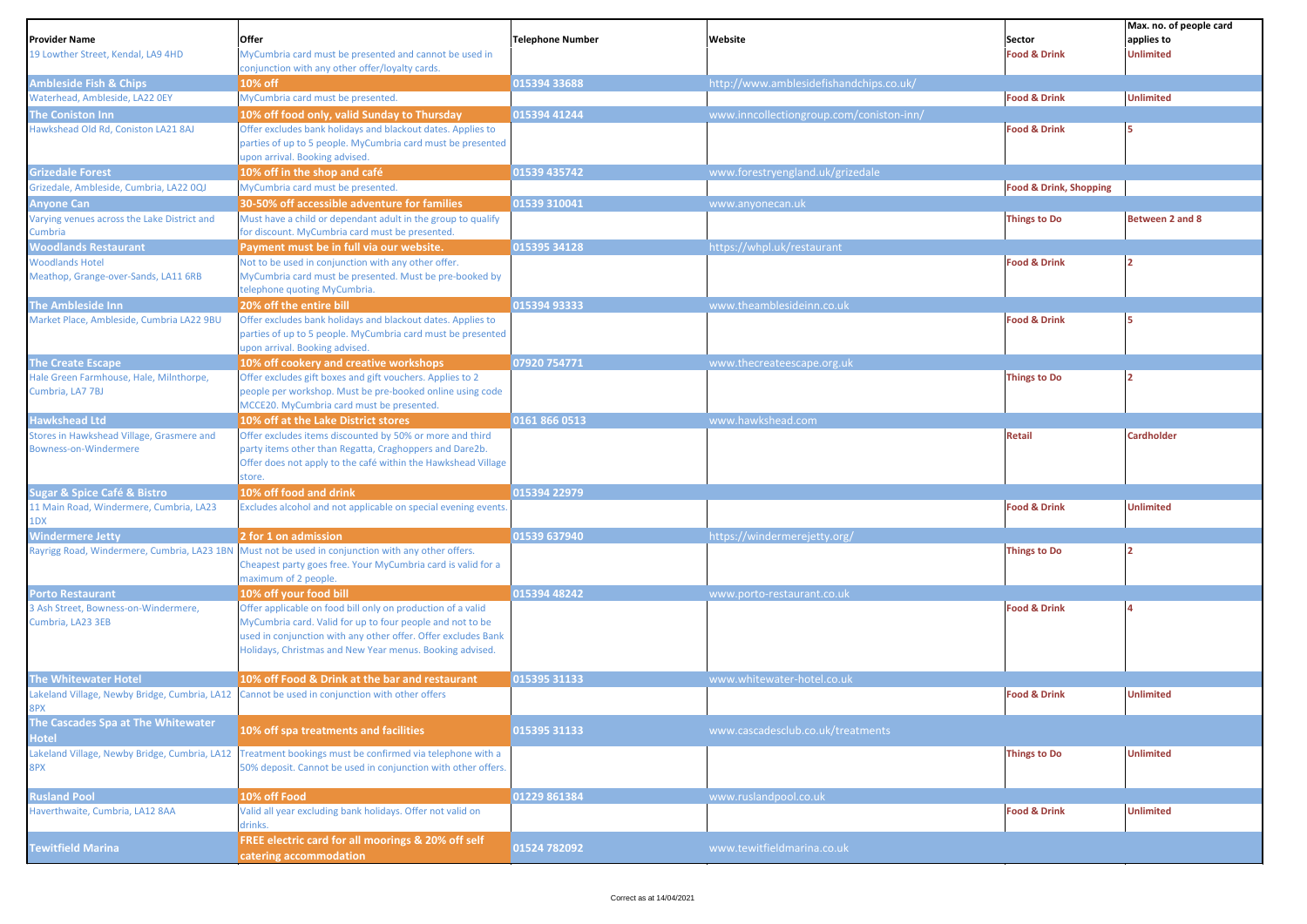| <b>Provider Name</b>                                                           | Offer                                                                                                             | <b>Telephone Number</b> | Website                                  | Sector                                      | Max. no. of people card<br>applies to |
|--------------------------------------------------------------------------------|-------------------------------------------------------------------------------------------------------------------|-------------------------|------------------------------------------|---------------------------------------------|---------------------------------------|
| 2 Lapwing House, Chapel Lane, Carnforth,                                       | Mooring offer: Min 6 week mooring. Accommodation offer: 3                                                         |                         |                                          | <b>Accommodation, Things</b>                |                                       |
| Lancs, LA6 1GP                                                                 | night min stay. Phone or in person to book quoting                                                                |                         |                                          | to Do                                       |                                       |
|                                                                                | promotional codes MCMOORING10 or MCSTAY20                                                                         |                         |                                          |                                             |                                       |
| <b>Windermere Aquatic Boat Hire</b>                                            | 10% off boat hire                                                                                                 | 015394 42121            | www.windermere-boat-hire.co.uk           |                                             |                                       |
| Glebe Road, Bowness on Windemere, Cumbria,<br>LA23 3HE                         | only applies to weekdays. Online bookings please use MC19                                                         |                         |                                          | <b>Things to Do</b>                         | 10                                    |
| <b>Gentle Touch Therapy</b>                                                    | 10% off all treatments                                                                                            | 0797 007 2755           | www.gentletouch-therapy.co.uk            |                                             |                                       |
| Stramongate House, 53 Stramongate, Kendal,<br>LA9 4BH                          | only applies to single sessions. Not valid with any other offer                                                   |                         |                                          | <b>Things to Do</b>                         |                                       |
| <b>Fine &amp; Dandy's Gift Shop</b>                                            | 10% off                                                                                                           | 01539 822282            | Facebook Fine & Dandy's                  |                                             |                                       |
| River Cottage, Main Street, Staveley, LA8 9LU                                  | MyCumbria card must be shown                                                                                      |                         |                                          | Retail                                      |                                       |
| <b>Christmas on the Lakes</b>                                                  | 10% off                                                                                                           | 01539 422210            | www.christmasonthelakes.com              |                                             |                                       |
| 59 Quarry Rigg, Bonwess on Windermere,<br>Cumbria, LA23 3DU                    | MyCumbria card must be shown                                                                                      |                         |                                          | Retail                                      |                                       |
| <b>Lakes Cottage Holidays</b>                                                  | Save £120 - no joining fee for new property owners                                                                | 015394 48081            | www.lakesowners.co.uk                    |                                             |                                       |
| 20 Crescent Road, Windermere, Cumbria, LA12                                    | Code to be used MyCumbria120. MyCumbria card must be                                                              |                         |                                          | Retail                                      |                                       |
| <b>1DT and Keswick branch</b>                                                  | shown as proof of membership                                                                                      |                         |                                          |                                             |                                       |
| <b>Gemology Cosmetics Kirkby Lonsdale</b>                                      | 25% off retail and 30% off treatments                                                                             | 0330 113 0379           | Facebook @gemologykirkbylonsdale         |                                             |                                       |
| 40 Main Street, Kirkby Lonsdale, Cumbria, LA6<br>2AJ                           | Excludes any promotional offers and sale items. Can be used<br>at the same time as treatments                     |                         |                                          | Retail                                      |                                       |
| The Queens Head Hotel                                                          | 15% food bill                                                                                                     | 015394 32404            | www.queensheadtroutbeck.pub              |                                             |                                       |
| Townhead, Troutbeck, Cumbria, LA23 1PW                                         | Monday - Friday excl Bank Hols. Discount off total food bill.<br>Please ring to book table. Max 6 people          |                         |                                          | <b>Food &amp; Drink</b>                     |                                       |
| <b>Cumbria Crystal</b>                                                         | 10% off Premium Quality products                                                                                  | 01229 584400            | www.cumbriacrystal.com                   |                                             |                                       |
| Unit 4, Canal Head, Ulverston, Cumbria, LA12<br>7LB                            | Goods to be purchased in person. Offer does not apply to<br>experiences, workshop or discounted goods             |                         |                                          | Retail                                      | <b>Unlimited</b>                      |
| <b>K Cars Taxis Kendal</b>                                                     | 10% off any journey                                                                                               | 01539 731000            | www.kcarstaxis@gmail.co.uk               |                                             |                                       |
| South Lakeland Retail Park, Queen Katherines<br>Avenue, Kendal, LA9 6DU        | Excludes any other offers or discounts. Discount is off meter<br>price not direct quote.                          |                         |                                          | <b>Things to Do</b>                         | <b>Unlimited</b>                      |
| <b>Mountain Adventure Lake District</b>                                        | 15% off activities and 10% off moutain skills courses                                                             | 01539 291883            | www.mountainadventurelakedistrict.co.uk  |                                             |                                       |
| 3 Jester Court, Birch Street, Windermere,<br>Cumbria, LA23 1DS                 | Bookings must be made 24 hours in advance. Children must<br>be accompanied by an adult.                           |                         |                                          | <b>Things to Do</b>                         | 20                                    |
| <b>BAHA</b>                                                                    | 10% off food 10am until 6pm, 7 days a week                                                                        | 01539 277515            | www.bahabowness.com                      |                                             |                                       |
| 18 Ash Street, Bowness on Windermere,<br>Cumbria, LA23 3EB                     | Excludes Afternoon Tea. Must show MC card to receive<br>discount. Full T&C's on MC website                        |                         |                                          | <b>Food &amp; Drink</b>                     | <b>Unlimited</b>                      |
| <b>Penningtons Tea &amp; Coffee</b>                                            | 10% off purchases at the roastery in Kendal. Buy 1<br>get 1 free on Pennington 50 teabags                         | 01539 728090            | www.penningtonscoffee.co.uk              |                                             |                                       |
| Unit 12, Kendal Business Park, Appleby Road,<br>Kendal, LA9 6ES                | Excludes Fine Lakeland teabags. MC card must be shown on<br>purchase                                              |                         |                                          | <b>Food &amp; Drink</b>                     |                                       |
| <b>The Commodore Inn</b>                                                       | 10% off food and drink                                                                                            | 015395 33438            | www.info@thecommodoreinn.co.uk           |                                             |                                       |
| Main Street, Grange over Sands, LA11 6PX                                       |                                                                                                                   |                         |                                          | <b>Food &amp; Drink</b>                     |                                       |
| <b>Bumblebee Gallery</b>                                                       | 10% off original paintings by Edmere Mackie                                                                       | 01539 232526            | www.bumblebeegallery.co.uk               |                                             |                                       |
| 10 Market St, Kirkby Lonsdale, Carnforth LA6<br>2AU                            |                                                                                                                   |                         |                                          | <b>Retail</b>                               |                                       |
| <b>The Original Barber</b>                                                     | 10% off services                                                                                                  | 015394 221100           | www.theoriginalbarber.co.uk              |                                             |                                       |
| 12A Crescent Road, Windermere, LA23 1EA                                        |                                                                                                                   |                         |                                          | <b>Retail</b>                               |                                       |
| <b>Windermere &amp; Ambleside Wine Stores</b>                                  | 10% off still wines                                                                                               | 015394 46891            | www.maltlounge.co.uk                     |                                             |                                       |
| 11 Crescent Road, Windermere, LA23 1EA &<br>Compston Road, Ambleside, LA22 9DJ | Excludes any wines already on promotion.                                                                          |                         |                                          | <b>Retail</b>                               |                                       |
| <b>Farfield Mill</b>                                                           | 2 for 1 on Adult admission                                                                                        | 015396 21958            | www.farfieldmill.org                     |                                             |                                       |
| Garsdale Road, Sedbergh, Cumbria, LA10 5LW                                     | Available all year round, card must be shown. Cannot be used<br>in conjunction with any other offer.              |                         |                                          | <b>Attraction// Things to</b><br>Do/ Retail | 2                                     |
| The Brown Horse Inn                                                            | 10% off food                                                                                                      | 015394 43443            | www.thebrownhorseinn.co.uk               |                                             |                                       |
| Winster, Cumbria, LA23 3NR                                                     | Offer only applies to food. Not valid on Saturday night dinner<br>service or in conjunction with any other offer. |                         |                                          | Food & Drink                                | 16                                    |
| <b>Tropic Natural Beauty</b>                                                   | Free bottle of Prosecco when you book a Pamper<br>Party                                                           | 07979 345071            | www.tropicskincare.co.uk/shop/helenloney |                                             |                                       |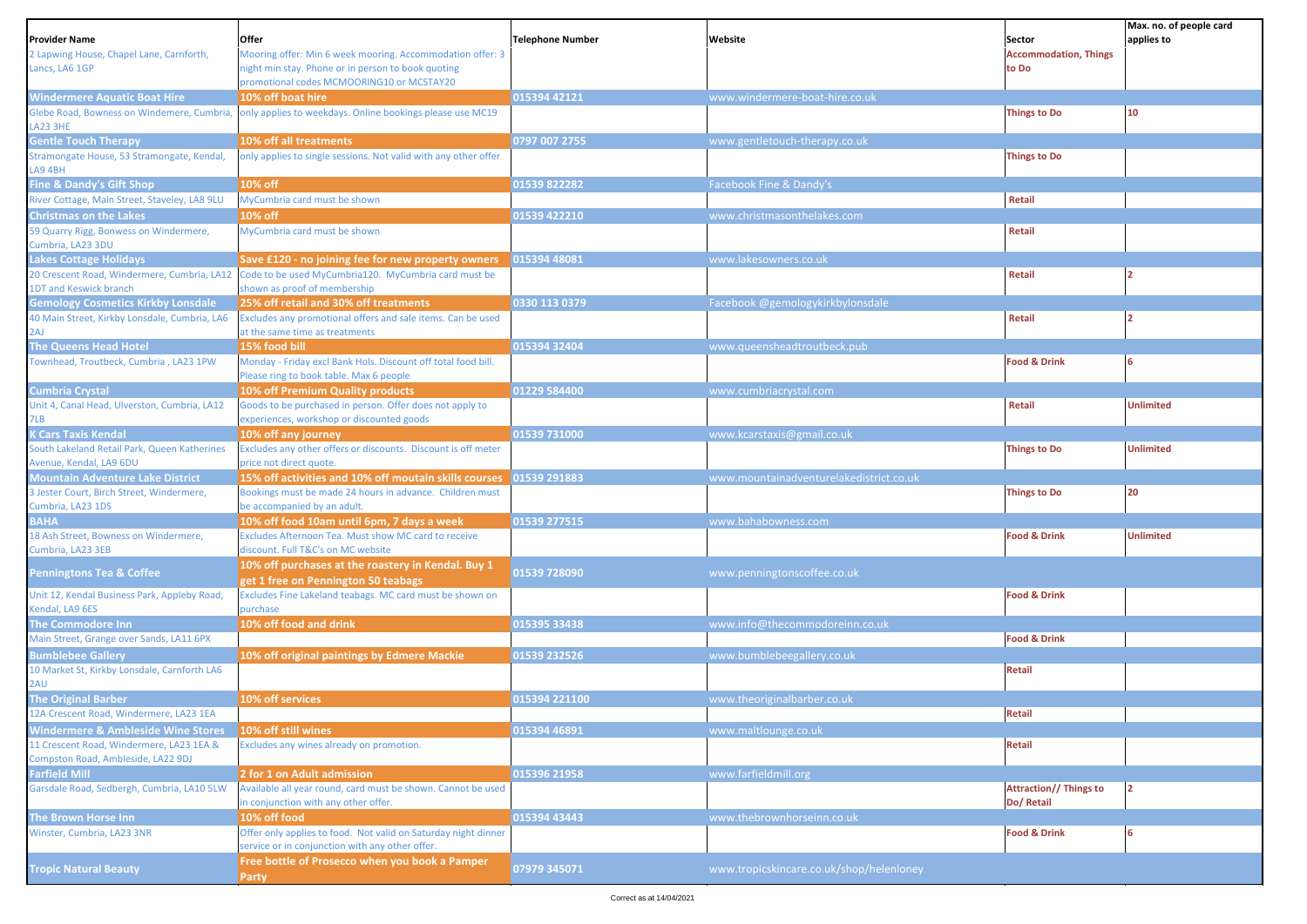| <b>Provider Name</b><br>High Close, Oxenholme, Kendal, Cumbria, LA9<br>7RF | Offer                                                                                                                                               | <b>Telephone Number</b>     | Website                          | Sector<br>Retail        | Max. no. of people card<br>applies to |
|----------------------------------------------------------------------------|-----------------------------------------------------------------------------------------------------------------------------------------------------|-----------------------------|----------------------------------|-------------------------|---------------------------------------|
| <b>Covered in Style</b>                                                    | 20% off tipi hire between October and April                                                                                                         | 07909 446381                | www.alex@coveredinstyle.co.uk    |                         |                                       |
| Unit 10 Airfield Approach, Flookburgh,<br>Cumbria, LA11 7NG                | Does not apply to accessories.                                                                                                                      |                             |                                  |                         |                                       |
| <b>Hubble Bubble Organics</b>                                              | 10% off handmade skincare, workshops and pamper<br>nights                                                                                           | 015394 482000               | www.hubblebubbleorganics.co.uk   |                         |                                       |
| 22 Lake Road, Bowness on Windermere,<br>Cumbria, LA23 3BZ                  | MC card to be shown                                                                                                                                 |                             |                                  | <b>Retail</b>           |                                       |
| <b>The Moon Highgate</b>                                                   | 10% off lunch, Tuesday - Saturday & 10% off a la<br>carte, Tuesday - Thursday                                                                       | 01539 729254                | https://www.themoonhighgate.com/ |                         |                                       |
| 129 Highgate, Kendal, Cumbria, LA9 4EN                                     | Lunch time offer is food and drink and a la carte offer is food<br>only.                                                                            |                             |                                  | Retail                  |                                       |
| <b>Thuline Studio Gallery</b>                                              | 20% off canvas prints                                                                                                                               |                             | www.thuline.com                  |                         |                                       |
| 22 Main Road, Windermere, Cumbria, LA23<br>1DY                             |                                                                                                                                                     |                             |                                  | Retail                  |                                       |
| Comida                                                                     | 10% off                                                                                                                                             |                             | www.comidafood.co.uk             |                         |                                       |
| 90 Highgate, Kendal, Cumbria, LA9 4HE                                      | Applies to eating in and take-away.                                                                                                                 |                             |                                  | <b>Food &amp; Drink</b> | Per table                             |
| <b>Gilpin Spice</b>                                                        | 10% off Lunchtime menu                                                                                                                              | 01539 88818                 | www.thegilpin.co.uk              |                         |                                       |
| Gilpin Hotel, Crook Road, Windermere,<br>Cumbria, LA23 3NE                 | Available Monday - Thursday, 12 noon - 2.45pm. Exclusions<br>apply.                                                                                 |                             |                                  | <b>Food &amp; Drink</b> |                                       |
| <b>Broadoaks Country House</b>                                             | 2 for 1 on Afternoon Tea & 25% off evening meals                                                                                                    | 015394 45566                | www.broadoakscountryhouse.co.uk  |                         |                                       |
| Bridge Lane, Windermere, Cumbria, LA23 1LA                                 | Must book in advance quoting MyCumbria.                                                                                                             |                             |                                  | <b>Food &amp; Drink</b> |                                       |
| <b>Coastal Adventures Ltd</b>                                              | 10% off                                                                                                                                             | 074545 48293                | www.coastal-adventures.com       |                         |                                       |
| Moor Lane, Cumbria                                                         |                                                                                                                                                     |                             |                                  | <b>Attraction</b>       | <b>Unlimited</b>                      |
| <b>Brantwood Home of John Ruskin</b>                                       | 2 for 1 on entry                                                                                                                                    | 015394 41396                | www.brantwood.org.uk             |                         |                                       |
| Coniston, Cumbria, LA21 8AD                                                |                                                                                                                                                     |                             |                                  | <b>Attraction</b>       | $\overline{ }$                        |
| <b>Cliffhanger Rooms</b>                                                   | 10% off                                                                                                                                             | 0845 1630911                | www.cliffhangerrooms.co.uk       |                         |                                       |
| The Barn, Lakeland Village, Backbarrow,<br>Cumbria, LA12 8PX               |                                                                                                                                                     |                             |                                  | <b>Attraction</b>       | Unlimited                             |
| <b>Blacks Ambleside</b>                                                    | 15% off full price items                                                                                                                            | 01539 760197                | www.blacks.co.uk                 |                         |                                       |
| 11 Market Cross, Ambleside, Cumbria, LA22<br>9BT                           | Available in store only. Excludes gift cards, multi-buys,<br>Garmin, GoPro, Sunnto products. Cannot be used in<br>conjunction with any other offer. |                             |                                  | <b>Retail</b>           | N/A                                   |
| <b>Graythwaite Estate</b>                                                  | Various offers, please check the website for full<br>details                                                                                        | 0333 2412890 / 07720 386222 | www.graythwaiteadventure.co.uk   |                         |                                       |
| Graythwaite Estate, Nr Hawkshead, Cumbria,<br><b>LA12 8AZ</b>              | Discounts off various different outdoor activities, including<br>canoeing, paddleboarding, clay pigeon shooting and more.                           |                             |                                  | <b>Things to Do</b>     | <b>Unlimited</b>                      |
| <b>The Kings Arms Hotel</b>                                                | 10% off food                                                                                                                                        | 015394 36372                | www.kingsarmshawkshead.co.uk     |                         |                                       |
| The Square, Hawkshead, Ambleside, Cumbria,<br><b>LA22 ONZ</b>              |                                                                                                                                                     |                             |                                  | <b>Food &amp; Drink</b> |                                       |
| <b>Waterside Café</b>                                                      | 10% off food and drink Mon - Fri                                                                                                                    | 01539 729743                | www.watersidekendal.co.uk        |                         |                                       |
| Cent View, Kendal, Cumbria, LA9 4DZ                                        |                                                                                                                                                     |                             |                                  | <b>Food &amp; Drink</b> |                                       |
| <b>Applegarth Villa</b>                                                    | 10% off food Sun - Fri                                                                                                                              | 015394 43206                | www.lakesapplegarth.co.uk        |                         |                                       |
| College Road, Windermere, Cumbria, LA23 1BU                                |                                                                                                                                                     |                             |                                  | <b>Food &amp; Drink</b> |                                       |
| <b>Lakeland Wildlife Oasis</b>                                             | 2 for 1 on admission                                                                                                                                | 015395 63027                | www.wildlifeoasis.co.uk          |                         |                                       |
| Hale, Milnthorpe, Cumbria, LA7 7FE                                         | Not valid on Bank Holidays.                                                                                                                         |                             |                                  | <b>Attraction</b>       |                                       |
| <b>Stuart's Sports</b>                                                     | 10% off all purchases                                                                                                                               | 015394 43001                |                                  |                         |                                       |
| 32 Lake Road, Bowness on Windermere,                                       | Offer excludes existing offers and also sale items. MC card                                                                                         |                             |                                  | <b>Retail</b>           | <b>Unlimited</b>                      |
| Cumbria, LA23 3AP                                                          | must be shown on purchase                                                                                                                           | 015394 46869                | www.helenschocolates.co.uk       |                         |                                       |
| <b>Helen's Chocolates</b>                                                  | 10% off<br>Ash Street, Bowness on Windermere, Cumbria, Cannot be used in conjunction with any other offer.                                          |                             |                                  | Retail                  |                                       |
| <b>LA23 3EB</b>                                                            |                                                                                                                                                     |                             |                                  |                         |                                       |
| <b>Ophelia Lighting</b>                                                    | 10% off                                                                                                                                             | 01539 727766                |                                  |                         |                                       |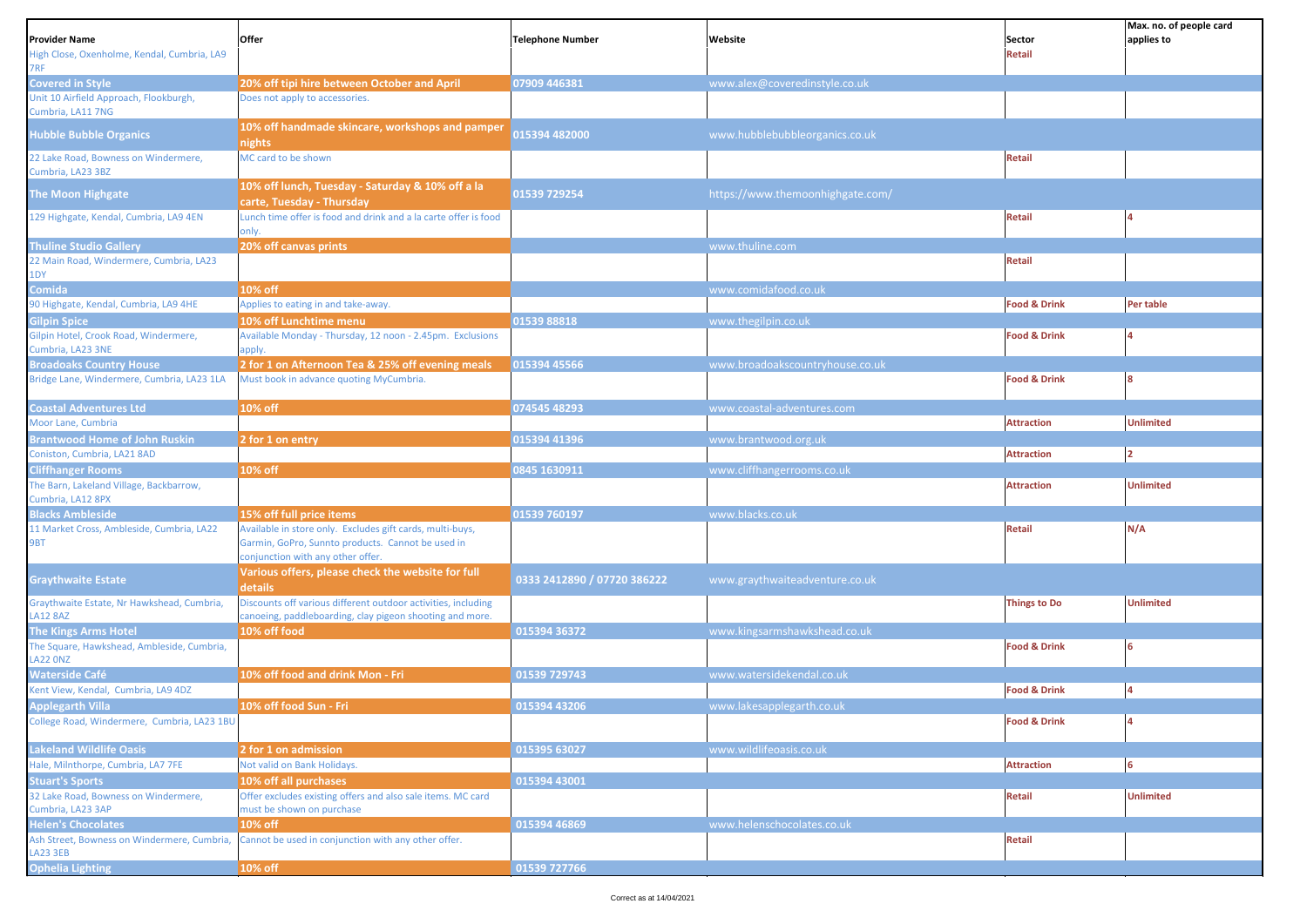|                                                                                    |                                                                                                                           |                         |                                     |                         | Max. no. of people card |
|------------------------------------------------------------------------------------|---------------------------------------------------------------------------------------------------------------------------|-------------------------|-------------------------------------|-------------------------|-------------------------|
| <b>Provider Name</b>                                                               | Offer                                                                                                                     | <b>Telephone Number</b> | Website                             | Sector                  | applies to              |
| 25 Stramongate, Kendal, Cumbria, LA9 4BH                                           | Offer any applies to full price items and not in conjunction                                                              |                         |                                     | <b>Food &amp; Drink</b> | <b>Unlimited</b>        |
|                                                                                    | with any other offers.                                                                                                    |                         |                                     |                         |                         |
| <b>Copper Pot</b>                                                                  | 10% off food and drink                                                                                                    |                         | www.info@copper-pot.co.uk           |                         |                         |
| Church Street, Ambleside, Cumbria LA22 0BU                                         | Offer does not include alcohol.                                                                                           |                         |                                     | <b>Food &amp; Drink</b> | <b>Unlimited</b>        |
| Gilpin Bridge Inn                                                                  | 10% off food                                                                                                              | 015395 52206            | www.gilpinbridgeinn.co.uk           |                         |                         |
| Bridge End, Levens, Kendal, Cumbria, LA8 8EP                                       | Not available on Bank Holidays, Christmas Day and New Year's                                                              |                         |                                     | <b>Food &amp; Drink</b> | <b>Unlimited</b>        |
|                                                                                    | Eve.                                                                                                                      |                         |                                     |                         |                         |
| <b>Newby Bridge Hotel</b>                                                          | 3 courses for the price of 2 on Sunday Carvery                                                                            | 015395 31222            | www.newbybridgehotel.co.uk          |                         |                         |
| Newby Bridge, Nr Ulverston, Cumbria, LA12                                          | Available every Sunday except Mothering Sunday, Father's                                                                  |                         |                                     | <b>Food &amp; Drink</b> |                         |
| 8NA                                                                                | Day and Bank Holidays.                                                                                                    |                         |                                     |                         |                         |
| <b>Giant</b>                                                                       | 10% off accessories and repair charges                                                                                    | 01539 728057            | www.giant-kendal.co.uk              |                         |                         |
| The Old Brewery, Wildman Street, Kendal,<br>Cumbria, LA9 6EN                       | Not be used in conjunction with any other offer.                                                                          |                         |                                     | Retail                  |                         |
| <b>Windermere Information</b>                                                      | 10% off retail goods                                                                                                      | 015394 46499            | www.windermereinfo.co.uk            |                         |                         |
| Victoria Street, Windermere, Cumbria, LA23                                         | Minimum spend of £10 in the shop to receive discount.                                                                     |                         |                                     | Retail                  |                         |
| 1AD                                                                                |                                                                                                                           |                         |                                     |                         |                         |
| <b>Grange over Sands Golf Club</b>                                                 | 50% off 1 to 1 adult introductory lesson plus other<br><b>offers</b>                                                      | 015395 35937            | www.nicklowegolf@tiscali.co.uk      |                         |                         |
| Meathop Road, Grange over Sands, Cumbria,                                          | See website for full terms and conditions.                                                                                |                         |                                     | <b>Things to Do</b>     |                         |
| <b>LA11 6QX</b>                                                                    |                                                                                                                           |                         |                                     |                         |                         |
| The Villa Levens                                                                   | Luxury Afternoon Tea for the price of a Traditional                                                                       | 01539 980980            | www.thevillalevens.co.uk            |                         |                         |
|                                                                                    | Afternoon Tea                                                                                                             |                         |                                     |                         |                         |
| Kendal, Cumbria, LA8 8EA                                                           | Offer entitles you to a Luxury Afternoon Tea for the price of                                                             |                         |                                     | <b>Food and Drink</b>   |                         |
|                                                                                    | £17.95, a total saving of £3. Booking in advance is required -                                                            |                         |                                     |                         |                         |
|                                                                                    | https://www.thevillalevens.co.uk/request-a-table/ Only                                                                    |                         |                                     |                         |                         |
|                                                                                    | redeemable against one Luxury Afternoon Tea. This offer is                                                                |                         |                                     |                         |                         |
|                                                                                    | valid until 31st August 2021. It can only be used in a single                                                             |                         |                                     |                         |                         |
|                                                                                    | transaction and cannot be used in conjunction with any other                                                              |                         |                                     |                         |                         |
|                                                                                    | vouchers or promotions. Present the MyCumbria card upon                                                                   |                         |                                     |                         |                         |
|                                                                                    | payment.                                                                                                                  |                         |                                     |                         |                         |
| <b>Wordsworth Grasmere</b>                                                         | 2 for 1 on admission                                                                                                      | 015394 35544            | www.wordsworth.org.uk               |                         |                         |
| Grasmere, Cumbria, LA22 9SH                                                        | Cheapest in party goes free. May not be used in conjunction                                                               |                         |                                     | <b>Attraction</b>       |                         |
|                                                                                    | with any other offer including group rates and events.                                                                    |                         |                                     |                         |                         |
| <b>Go Ape - Grizedale</b>                                                          |                                                                                                                           |                         |                                     |                         |                         |
|                                                                                    | 10% off Tree Top Adventure, Zip Trekking Adventure                                                                        | 01284 852217            | www.goape.co.uk                     |                         |                         |
|                                                                                    | and Forest Segway                                                                                                         |                         |                                     |                         |                         |
| Grizedale Forest Visitor Centre, Grizedale<br>Forest, Hawkshead, Cumbria, LA22 0QJ | 10% discount is only available if booked more than 7 days in<br>advance. Bookings must be made online using discount code |                         |                                     | <b>Attraction</b>       | <b>Unlimited</b>        |
|                                                                                    | MCCARD11                                                                                                                  |                         |                                     |                         |                         |
|                                                                                    | 10% off on the sandwich counter & 10% off any                                                                             |                         |                                     |                         |                         |
| <b>Grange Bakery - Grange</b>                                                      | celebration cake                                                                                                          | 015395 36802            | www.grangebakery.co.uk              |                         |                         |
| Kents Bank Road, Grange over Sands, Cumbria                                        | 10% off any line including drinks on the purchase of any filled                                                           |                         |                                     | <b>Food and Drink</b>   | <b>Unlimited</b>        |
| <b>LA117SS</b>                                                                     | hot or cold roll/sandwich/baguette. Cannot be used in                                                                     |                         |                                     |                         |                         |
|                                                                                    | conjunction with any other offer, discount card, loyalty card                                                             |                         |                                     |                         |                         |
|                                                                                    | or meal deal.                                                                                                             |                         |                                     |                         |                         |
|                                                                                    | 10% off on the sandwich counter & 10% off any                                                                             |                         |                                     |                         |                         |
| <b>Grange Bakery - Ulverston</b>                                                   | celebration cake                                                                                                          | 01229 581313            | www.grangebakery.co.uk              |                         |                         |
| Market Hall, Ulverston, Cumbria, LA12 7LJ                                          | 10% off any line including drinks on the purchase of any filled                                                           |                         |                                     | <b>Food and Drink</b>   | <b>Unlimited</b>        |
|                                                                                    | hot or cold roll/sandwich/baguette. Cannot be used in                                                                     |                         |                                     |                         |                         |
|                                                                                    | conjunction with any other offer, discount card, loyalty card                                                             |                         |                                     |                         |                         |
|                                                                                    | or meal deal.                                                                                                             |                         |                                     |                         |                         |
| <b>The Green Housekeeper</b>                                                       | 10% off food and drink                                                                                                    | 015394 41925            |                                     |                         |                         |
| 16 Yewdale Road, Coniston, Cumbria, LA21 8DU Excludes evening meals.               |                                                                                                                           |                         |                                     | <b>Food and Drink</b>   | <b>Unlimited</b>        |
|                                                                                    |                                                                                                                           |                         |                                     |                         |                         |
| The Crown Inn                                                                      | 10% off food                                                                                                              |                         | www.crowninnconiston.com/index.html |                         |                         |
| Filberthwaite Avenue, Coniston, Cumbria LA21<br>8ED                                | Mondays - Fridays                                                                                                         |                         |                                     | <b>Food and Drink</b>   | <b>Unlimited</b>        |
|                                                                                    |                                                                                                                           |                         |                                     |                         |                         |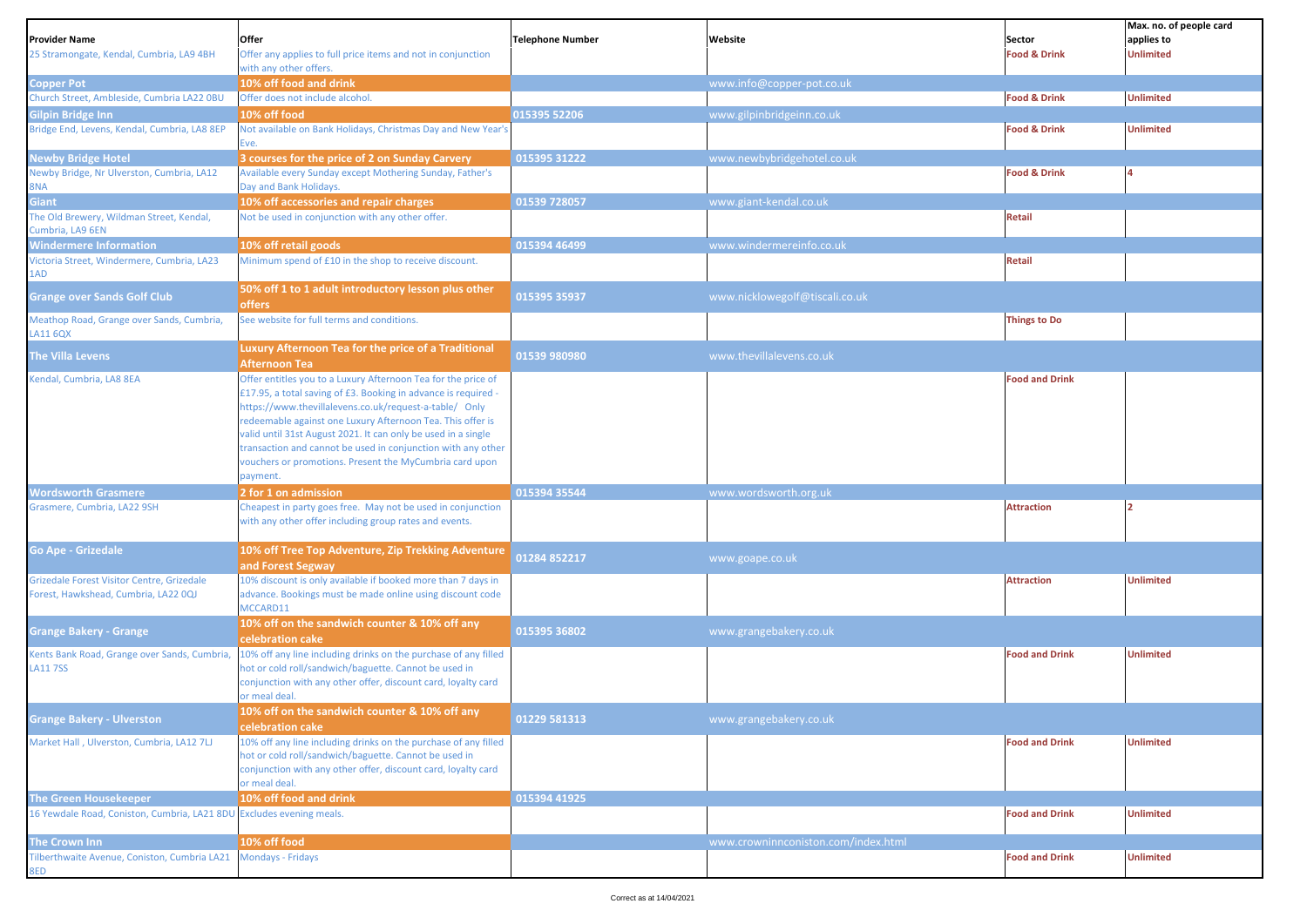|                                                                     |                                                                                                                                                                                                                                      |                         |                               |                         | Max. no. of people card |
|---------------------------------------------------------------------|--------------------------------------------------------------------------------------------------------------------------------------------------------------------------------------------------------------------------------------|-------------------------|-------------------------------|-------------------------|-------------------------|
| Provider Name                                                       | Offer                                                                                                                                                                                                                                | <b>Telephone Number</b> | Website                       | Sector                  | applies to              |
| The Old Stamp House                                                 | 10% off lunches                                                                                                                                                                                                                      | 015394 32775            | www.oldstamphouse.com         |                         |                         |
| Church Street, Ambleside, Cumbria LA22 0BU                          |                                                                                                                                                                                                                                      |                         |                               | <b>Food and Drink</b>   | <b>Unlimited</b>        |
| Three Shires Inn                                                    | 10% off food                                                                                                                                                                                                                         | 015394 37215            | www.threeshiresinn.co.uk      |                         |                         |
| ittle Langdale, Ambleside, Cumbria, LA22 9NZ                        | Booking in advance for evening meals.                                                                                                                                                                                                |                         |                               | <b>Food and Drink</b>   | <b>Unlimited</b>        |
| <b>Stiles of Ambleside</b>                                          | 10% off food and drink                                                                                                                                                                                                               | 015394 33585            | www.stilesofambleside.co.uk   |                         |                         |
| Compston Road, Ambleside, Cumbria LA22 9BU                          |                                                                                                                                                                                                                                      |                         |                               | <b>Food and Drink</b>   | <b>Unlimited</b>        |
| <b>Rush</b>                                                         | 10% off                                                                                                                                                                                                                              | 015394 32497            | www.rushambleside.co.uk       |                         |                         |
| Market Place, Ambleside, Cumbria LA22 9BU                           |                                                                                                                                                                                                                                      |                         |                               | <b>Retail</b>           | <b>Unlimited</b>        |
| akes Aquarium                                                       | 30% off adult and child admission prices                                                                                                                                                                                             | 015395 30153            | www.lakesaquarium.co.uk       |                         |                         |
| Lakeside, Newby Bridge, Cumbria, LA12 8AS                           | 30% ticket reduction is only available on adult and child<br>tickets, NOT family or combined tickets. Not to be used in<br>conjunction with any other offer.                                                                         |                         |                               | <b>Attraction</b>       | <b>Unlimited</b>        |
| <b>The Heaton Cooper Studio</b>                                     | 10% off                                                                                                                                                                                                                              | 015394 35280            | www.heatoncooper.co.uk        |                         |                         |
| Grasmere, Cumbria, LA22 9SX                                         | Applies to full priced items, excluding special offers and<br>original artworks. Applies to 1 only.                                                                                                                                  |                         |                               | <b>Retail</b>           |                         |
| Rothay Manor Hotel                                                  | 25% off Afternoon Tea                                                                                                                                                                                                                | 015394 33605            | www.rothaymanor.co.uk         |                         |                         |
| Rothay Bridge, Ambleside, Cumbria, LA22 OEH                         | Valid Mon - Sat 2-4pm and Sunday 3.30-5pm. Cannot be used<br>in conjunction with any other offer. Advance bookings only<br>must quote MC offer at time of booking                                                                    |                         |                               | <b>Food and Drink</b>   |                         |
| <b>The Ryebeck</b>                                                  | 15% off Sunday lunch                                                                                                                                                                                                                 | 015394 88195            | www.ryebeck.com               |                         |                         |
| Lyth Valley Road, Bowness on Windermere,<br>Cumbria LA23 3JP        |                                                                                                                                                                                                                                      |                         |                               | <b>Food and Drink</b>   |                         |
| Castle Green Hotel - Best Western Plus                              | <b>Super Sunday Stayover incl 3 course meal</b>                                                                                                                                                                                      | 01539 734000            | www.castlegreen.co.uk         |                         |                         |
| Castle Green Lane, Kendal, Cumbria, LA9 6RG                         | Overnight offer starts from £65.00pp includes 3 course meal,<br>Westmorland breakfast and full use of health & fitness club.<br>Except bank holidays. Rates subject to availability based on 2<br>sharing. Ring to book and quote MC |                         |                               | <b>Food and Drink</b>   |                         |
| The Old Dungeon Ghyll Hotel                                         | 12.5% off drink                                                                                                                                                                                                                      | 015394 37272            | www.odg.co.uk                 |                         |                         |
| Great Langdale, Ambleside, LA22 9JY                                 | Valid all year. Not to be used in conjunction with any other<br>offers.                                                                                                                                                              |                         |                               | <b>Food and Drink</b>   |                         |
| Lakeland Artisan                                                    | 10% off                                                                                                                                                                                                                              | 01539 822326            | www.lakelandartisan.co.uk     |                         |                         |
| 18 Crescent Road, Windermere, LA23 1DT                              | Valid all year.                                                                                                                                                                                                                      |                         |                               | <b>Retail</b>           |                         |
| The Ambleside Salutation Hotel & Spa                                | 10% off treatments                                                                                                                                                                                                                   | 015394 32244            | www.hotelslakedistrict.com    |                         |                         |
| ake Road, Ambleside, Cumbria, LA22 9BX                              | 10% off treatments                                                                                                                                                                                                                   |                         |                               | <b>Food &amp; Drink</b> | <b>Unlimited</b>        |
| Brockhole on Windermere                                             | 10% off retail, food in the café and boat/bike hire<br>and family mini golf ticket.                                                                                                                                                  | 015394 40254            | www.brockhole.co.uk           |                         |                         |
| Brockhole, Bowness-on-Windermere, Cumbria<br>A231L                  | Café offer applies to up to 2 adults and 2 children. Excludes<br>school holiday periods.                                                                                                                                             |                         |                               | <b>Attraction</b>       |                         |
| The Gaddum at Brockhole                                             | 10% off food                                                                                                                                                                                                                         | 015394 40250            | www.thegaddumrestaurant.co.uk |                         |                         |
| Brockhole, Bowness-on-Windermere, Cumbria<br>A231U                  | MyCumbria card must be shown                                                                                                                                                                                                         |                         |                               | <b>Food and Drink</b>   |                         |
| <b>Coniston Launch</b>                                              | 10% off any ticket all year                                                                                                                                                                                                          | 017687 72263            | www.conistonlaunch.co.uk      |                         |                         |
| 29 Manor Park, Keswick, Cumbria, CA12 4AB                           | Your MyCumbria card entitles the card holder and their party<br>o 10% discount on all tickets. You must produce your<br>MyCumbria Card when purchasing tickets. Not for use in<br>conjunction with any other offer.                  |                         |                               | <b>Attraction</b>       | <b>Unlimited</b>        |
| <b>Holker Hall</b>                                                  | 2 for 1 on admission                                                                                                                                                                                                                 | 015395 58328            | www.holker.co.uk              |                         |                         |
| Cark in Cartmel, Grange over Sands, Cumbria,<br><b>LA11 7PL</b>     | Season runs from 1st April - 4th November. Cannot be used<br>in conjunction with other offers. It is not valid for special<br>events or Cartmel Race days. Under 15s are free.                                                       |                         |                               | <b>Attraction</b>       | <b>Unlimited</b>        |
| akeside & Haverthwaite Railway                                      | 50% off train fares for the 2021 season                                                                                                                                                                                              | 015395 31594            | www.lakesiderailway.co.uk     |                         |                         |
| Haverthwaite Station, Haverthwaite, Ulverston,<br>Cumbria, LA12 8AL | Valid until October 31st 2021. Please call to book, tickets<br>cannot be purchased online.                                                                                                                                           |                         |                               | <b>Attraction</b>       |                         |
| <b>Laurel &amp; Hardy Museum</b>                                    | 20% off admission                                                                                                                                                                                                                    | 01229 582292            | www.laurel-and-hardy.co.uk    |                         |                         |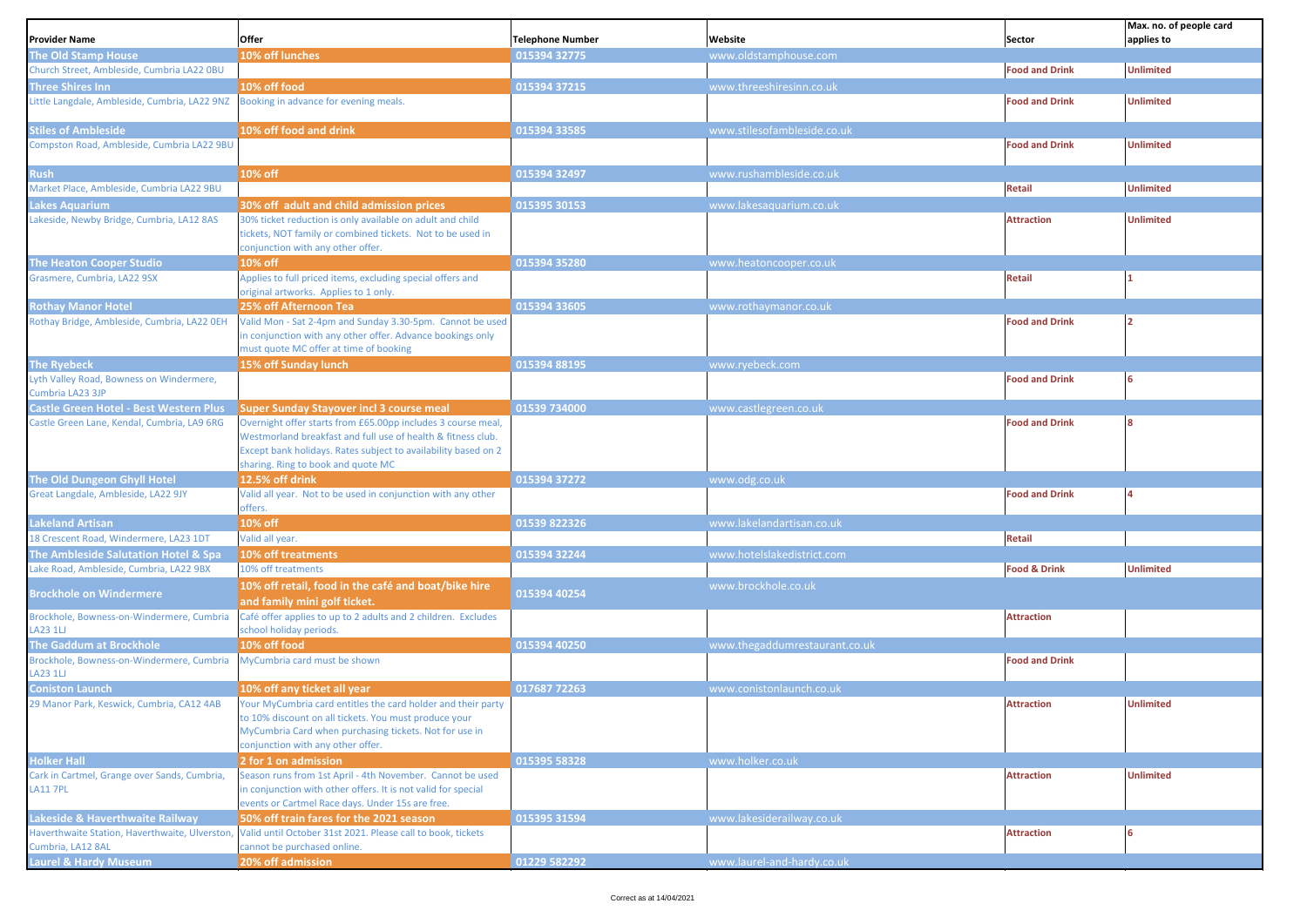| <b>Provider Name</b><br>On Stage at the Roxy, Brogden Street, | Offer<br>Not to be used in conjunction with any other offers.                                                                                                                                                                                                                                                                                                                                                                                    | <b>Telephone Number</b> | Website                                               | Sector<br><b>Attraction</b> | Max. no. of people card<br>applies to<br><b>Unlimited</b> |
|---------------------------------------------------------------|--------------------------------------------------------------------------------------------------------------------------------------------------------------------------------------------------------------------------------------------------------------------------------------------------------------------------------------------------------------------------------------------------------------------------------------------------|-------------------------|-------------------------------------------------------|-----------------------------|-----------------------------------------------------------|
| <b>Ulverston LA12 7AH</b>                                     |                                                                                                                                                                                                                                                                                                                                                                                                                                                  |                         |                                                       |                             |                                                           |
| <b>Mountain Goat</b>                                          | 10% off private airport transfer services                                                                                                                                                                                                                                                                                                                                                                                                        | 015394 45161            | www.mountain-goat.com                                 | <b>Travel</b>               |                                                           |
| Victoria Street, Windermere, Cumbria, LA23<br>LAD             | Private Airport Transfers in 6 -16 seater Mercedes. Book by<br>calling the office. Full T&C's on website.                                                                                                                                                                                                                                                                                                                                        |                         |                                                       |                             |                                                           |
| <b>Rydal Mount and Gardens</b>                                | 2 for 1 on Self-guided Garden Tours                                                                                                                                                                                                                                                                                                                                                                                                              | 015394 33002            | www.rydalmount.co.uk                                  |                             |                                                           |
| Rydal Mount, Ambleside, Cumbria LA22 9LU                      | Offer available at the till on the day (MyCumbria card must be                                                                                                                                                                                                                                                                                                                                                                                   |                         |                                                       | <b>Attraction</b>           |                                                           |
|                                                               | presented) or via online pre-booking. From the Rydal Mount                                                                                                                                                                                                                                                                                                                                                                                       |                         |                                                       |                             |                                                           |
|                                                               | website, select the 1 free ticket option and enter the code:                                                                                                                                                                                                                                                                                                                                                                                     |                         |                                                       |                             |                                                           |
|                                                               | 2FOR1MYCUMBRIA21                                                                                                                                                                                                                                                                                                                                                                                                                                 |                         |                                                       |                             |                                                           |
| <b>The Ruskin Museum</b>                                      | £1 per ticket off per adult and 50p off per child                                                                                                                                                                                                                                                                                                                                                                                                | 015394 41164            | www.ruskinmuseum.com                                  |                             |                                                           |
| Yewdale Road, Coniston, Cumbria, LA21 8DU                     | Your MyCumbria card is valid for up to 2 adults and 2<br>children. Card must be presented on arrival to receive offer.<br>See website for other offers                                                                                                                                                                                                                                                                                           |                         |                                                       | <b>Attraction</b>           | Up to 2 adults and 2 children                             |
| <b>Treetop Trek Ltd</b>                                       | 20% off 2hr Treetop Trek                                                                                                                                                                                                                                                                                                                                                                                                                         | 01539 447816            | www.treetoptrek.co.uk                                 |                             |                                                           |
| Brockhole, Windermere, Cumbria LA23 1LJ                       | 20% off 2 hour Treetop Trek. Not available on mini treks or<br>group activities. Not to be used in conjunction with any other<br>offers. The card holder must participate on the trek to<br>validate the discount, but in exceptional circumstances please<br>contact us. Age, weight and clothing restrictions apply. Must<br>be pre-booked by telephone quoting MyCumbria. Your<br>MyCumbria card is valid for the 1 and up to 3 other people. |                         |                                                       | <b>Attraction</b>           |                                                           |
| <b>World of Beatrix Potter</b>                                | 1 free child with every full paying adult                                                                                                                                                                                                                                                                                                                                                                                                        | 0844 5041233            | www.hop-skip-jump.com                                 |                             |                                                           |
| Crag Brow, Bowness on Windermere, Cumbria,<br>LA23 3BX        | Card entitles free child admission when accompanied by a<br>person paying full adult rate. One card per family, one child<br>enters free with every full paying adult. Not valid for groups<br>or special events and not to be used with any other offer.                                                                                                                                                                                        |                         |                                                       | <b>Attraction</b>           | 1 card per family                                         |
| <b>Burn How Hotel</b>                                         | 15% off food                                                                                                                                                                                                                                                                                                                                                                                                                                     | 015394 46226            | www.burnhow.co.uk                                     |                             |                                                           |
| Back Belsford Road, Bowness on Windermere<br>A223 3HH         | 15% off food only. All subject to availability.                                                                                                                                                                                                                                                                                                                                                                                                  |                         |                                                       | <b>Food &amp; Drink</b>     | <b>Unlimited</b>                                          |
| <b>Briery Wood Country House Hotel</b>                        | 10% off Afternoon Tea                                                                                                                                                                                                                                                                                                                                                                                                                            | 015394 33316            | www.lakedistrictcountryhotels.co.uk/briery-wood-hotel |                             |                                                           |
| Briery Wood Country House, Windermere,<br>Cumbria, LA23 1ES   | Valid for maximum of two people per MyCumbria card. Must<br>be booked in advance by telephone and is subject to<br>availability. Please quote 'MyCumbria' at the time of booking<br>and present card at Briery Wood. Failure to present the card<br>will mean that you have to pay the difference.                                                                                                                                               |                         |                                                       | <b>Food &amp; Drink</b>     | 12                                                        |
| <b>Cragwood Country House Hotel</b>                           | 20% off Afternoon Tea                                                                                                                                                                                                                                                                                                                                                                                                                            | 015394 88177            | www.lakedistrictcountryhotels.co.uk/cragwood-hotel    |                             |                                                           |
| Cragwood House, Windermere, Cumbria, LA23<br>1LQ              | Valid for a maximum of two people per card. Must be booked<br>in advance by telephone and is subject to availability. Offer is<br>available Sunday to Friday. Please quote 'MyCumbria' at the<br>time of booking and present card at Cragwood. Failure to<br>present the card will mean that you have to pay the<br>difference.                                                                                                                  |                         |                                                       | <b>Food &amp; Drink</b>     | כו                                                        |
| <b>Merewood Country House Hotel</b>                           | 20% off Afternoon Tea                                                                                                                                                                                                                                                                                                                                                                                                                            | 015394 46484            | www.lakedistrictcountryhotels.co.uk/merewood-hotel    |                             |                                                           |
| Windermere, Cumbria, LA23 1LQ                                 | Valid for a maximum of two people per card every day<br>between 2pm and 4.30pm, except Saturdays. Afternoon tea<br>must be booked in advance by telephone and is subject to<br>availability. Please quote 'MyCumbria' at the time of booking<br>and present card at the Merewood. Failure to present the<br>card will mean that you have to pay the difference. Prices are<br>£16.25pp instead of £20.95.                                        |                         |                                                       | <b>Food &amp; Drink</b>     |                                                           |
| <b>The Lamplighter Dining Rooms</b>                           | 10% off food and drink                                                                                                                                                                                                                                                                                                                                                                                                                           | 015394 43547            | www.lamplighterdiningrooms.com                        |                             |                                                           |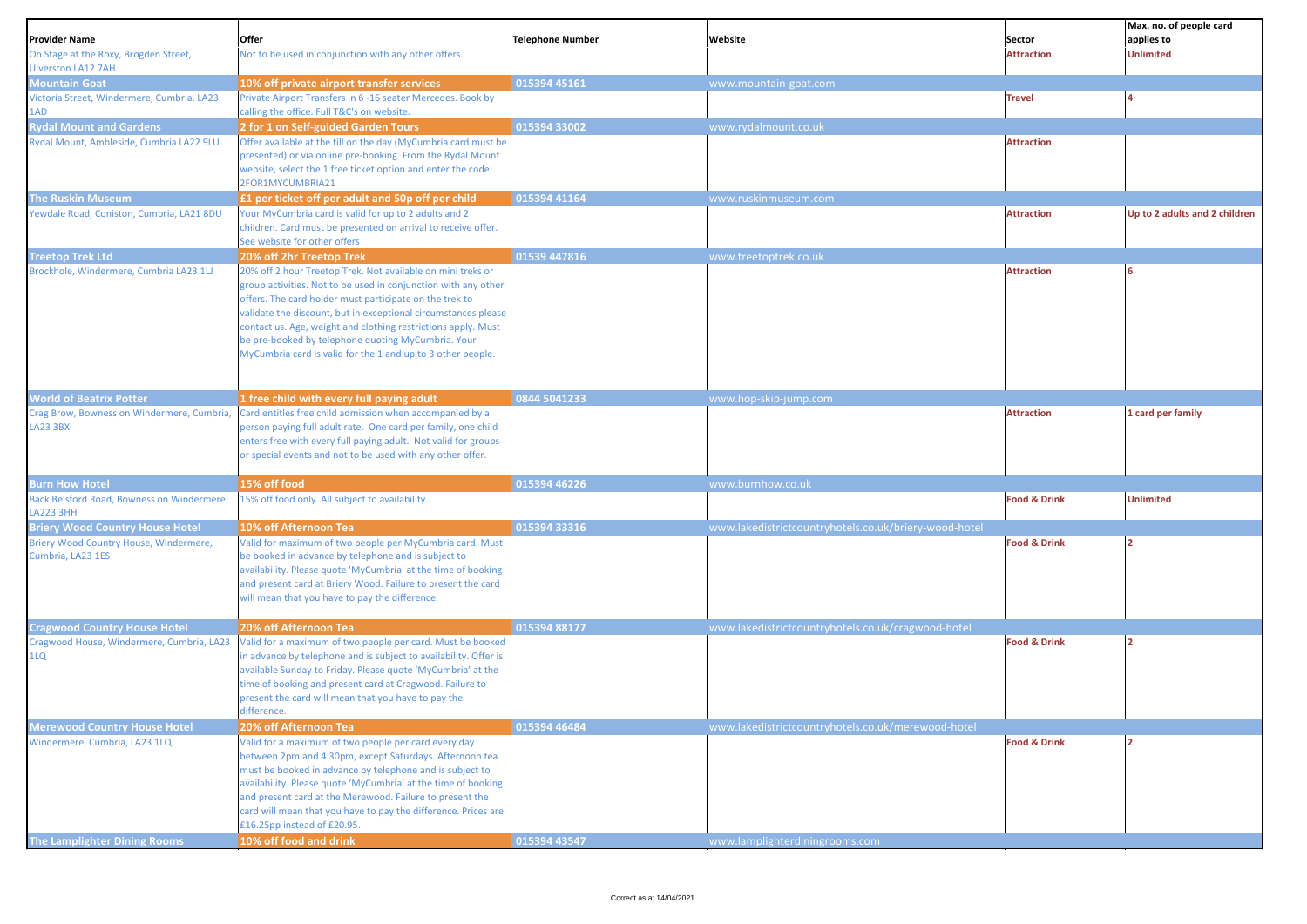| <b>Provider Name</b><br>High Street, Windermere, LA23 1AF                     | Offer<br>10% off food and drink when dining at the Lamplighter Dining<br>Rooms. Excludes Sunday lunch. Subject to availability and<br>cannot be used in conjunction with any other offers. Your<br>MyCumbria card is valid for up to 4 people. Offer must be<br>prebooked by telephone or online quoting MC2012. | <b>Telephone Number</b> | Website                       | Sector<br><b>Food &amp; Drink</b> | Max. no. of people card<br>applies to<br><b>Unlimited</b> |
|-------------------------------------------------------------------------------|------------------------------------------------------------------------------------------------------------------------------------------------------------------------------------------------------------------------------------------------------------------------------------------------------------------|-------------------------|-------------------------------|-----------------------------------|-----------------------------------------------------------|
| The Apple Pie Café & Bakery                                                   | 10% off food and drink                                                                                                                                                                                                                                                                                           | 015394 33679            | www.applepieambleside.co.uk   |                                   |                                                           |
| Rydal Road, Ambleside, Cumbria, LA22 7AN                                      | Not to be used in conjunction with any other offers.                                                                                                                                                                                                                                                             |                         |                               | <b>Food &amp; Drink</b>           | <b>Unlimited</b>                                          |
| Lakeland Segway Ltd                                                           | 10% off midweek direct bookings and gift vouchers                                                                                                                                                                                                                                                                | 0845 6193456            | www.lakelandsegway.co.uk      |                                   |                                                           |
| Cartmel Village Car Park, Cartmel, Grange over<br>Sands, Cumbria, LA11 6QB    | Direct midweek bookings via telephone only. Minimum<br>weight is 45kgs and minimum weight 110kgs. Terms and<br>conditions apply, please see website for full details.<br>please quote promotional code MyCumbria14 upon booking.                                                                                 |                         |                               | <b>Things to Do</b>               | <b>Unlimited</b>                                          |
| <b>Roxy Cinema</b>                                                            | MyCumbria Movie Monday & Tuesday (2 for 1<br>cinema tickets)                                                                                                                                                                                                                                                     | 01229 582340            | ulverston.nm-cinemas.co.uk/   |                                   |                                                           |
| Brogden St, Ulverston LA12 7AH                                                | The free admission will be the cheaper of the two. Not to be<br>used more than once a week. Subject to availability. Valid on<br>Mondays and Tuesdays only.                                                                                                                                                      |                         |                               | <b>Things to Do</b>               |                                                           |
| <b>Royalty Cinema</b>                                                         | MyCumbria Movie Monday & Tuesday (20% off<br>tickets)                                                                                                                                                                                                                                                            | 015394 43364            | www.nm-cinemas.co.uk          |                                   |                                                           |
| ake Road, Bowness-on-Windermere, Cumbria,<br><b>LA23 3BJ</b>                  | Offer applies to a maximum of 2 people per card. Valid on<br>Mondays and Tuesdays only. Free list suspended will apply at<br>certain times, these films will be announced and advertised as<br>such.                                                                                                             |                         |                               | <b>Things to Do</b>               |                                                           |
| <b>Grasmere Gingerbread</b>                                                   | Various offers, please check the website for full<br>details                                                                                                                                                                                                                                                     | 015394 35428            | www.grasmeregingerbread.co.uk |                                   |                                                           |
| The Grasmere Gingerbread Shop, Church<br>Cottage, Grasmere, Cumbria, LA22 9SW | Free P&P on all UK mail orders over 8 items, children can<br>paint a free spoon and free hot ginger wine with gingerbread<br>purchase.                                                                                                                                                                           |                         |                               | <b>Retail</b>                     |                                                           |
| <b>Hawkshead Relish Company</b>                                               | 10% off Hawkshead Relish products in the shop at<br><b>Hawkshead</b>                                                                                                                                                                                                                                             | 015394 36614            | www.hawksheadrelish.com       |                                   |                                                           |
| The Square, Hawkshead, Cumbria, LA22 ONZ                                      | 10% off Hawkshead Relish products at the shop in Hawkshead<br>only. Applies only to branded Hawkshead Relish handmade<br>products.                                                                                                                                                                               |                         |                               | <b>Retail</b>                     | <b>Unlimited</b>                                          |
| The Bath House - Bowness on<br><b>Nindermere</b>                              | 10% off                                                                                                                                                                                                                                                                                                          | 015394 42871            | www.thebathhouseshop.com      |                                   |                                                           |
| Queens Sqaure, Bowness on Windermere,<br>Cumbria, LA23 3BY                    | 10% off all full priced items. Excludes any sale items or other<br>promotions. Not to be used in conjunction with any other<br>offers.                                                                                                                                                                           |                         |                               | <b>Retail</b>                     |                                                           |
| The Bath House -Ambleside                                                     | 10% off                                                                                                                                                                                                                                                                                                          | 015396 21992            | www.thebathhouseshop.com      |                                   |                                                           |
| The Archway Shop, Market Place, Ambleside,<br>Cumbria, LA22 9BU               | 10% off all full priced items. Excludes any sale items or other<br>promotions. Not to be used in conjunction with any other<br>offers.                                                                                                                                                                           |                         |                               | <b>Retail</b>                     |                                                           |
| The Bath House - Sedbergh                                                     | 10% off                                                                                                                                                                                                                                                                                                          | 015396 21992            | www.thebathhouseshop.com      |                                   |                                                           |
| <b>LA10 5HF</b>                                                               | The Grain Store, Busk Lane, Sedbergh, Cumbria, 10% off all full priced items. Excludes any sale items or other<br>promotions. Not to be used in conjunction with any other<br>offers.                                                                                                                            |                         |                               | <b>Retail</b>                     |                                                           |
| The Bath House -Kirkby Lonsdale                                               | 10% off                                                                                                                                                                                                                                                                                                          | 015396 21992            | www.thebathhouseshop.com      |                                   |                                                           |
| 1 New Road, Kirkby Lonsdale, Carnforth,<br>Lancashire, LA6 2AB                | 10% off all full priced items. Excludes any sale items or other<br>promotions. Not to be used in conjunction with any other<br>offers.                                                                                                                                                                           |                         |                               | <b>Retail</b>                     |                                                           |
| <b>Windermere Golf Club</b>                                                   | 3hr short game Masterclass & free round                                                                                                                                                                                                                                                                          | 015394 43123            | www.windermeregolfclub.co.uk  |                                   |                                                           |
| Cleabarrow, Windermere, Cumbria, LA23 3NB                                     | £59 for one person and £99 for two people. Includes free<br>round of golf at Windermere Golf Club. Subject to availability                                                                                                                                                                                       |                         |                               | <b>Things to Do</b>               |                                                           |
| <b>Blackwell Arts and Crafts</b>                                              | 2 for 1 admission                                                                                                                                                                                                                                                                                                | 015394 46139            | www.blackwell.org.uk          |                                   |                                                           |